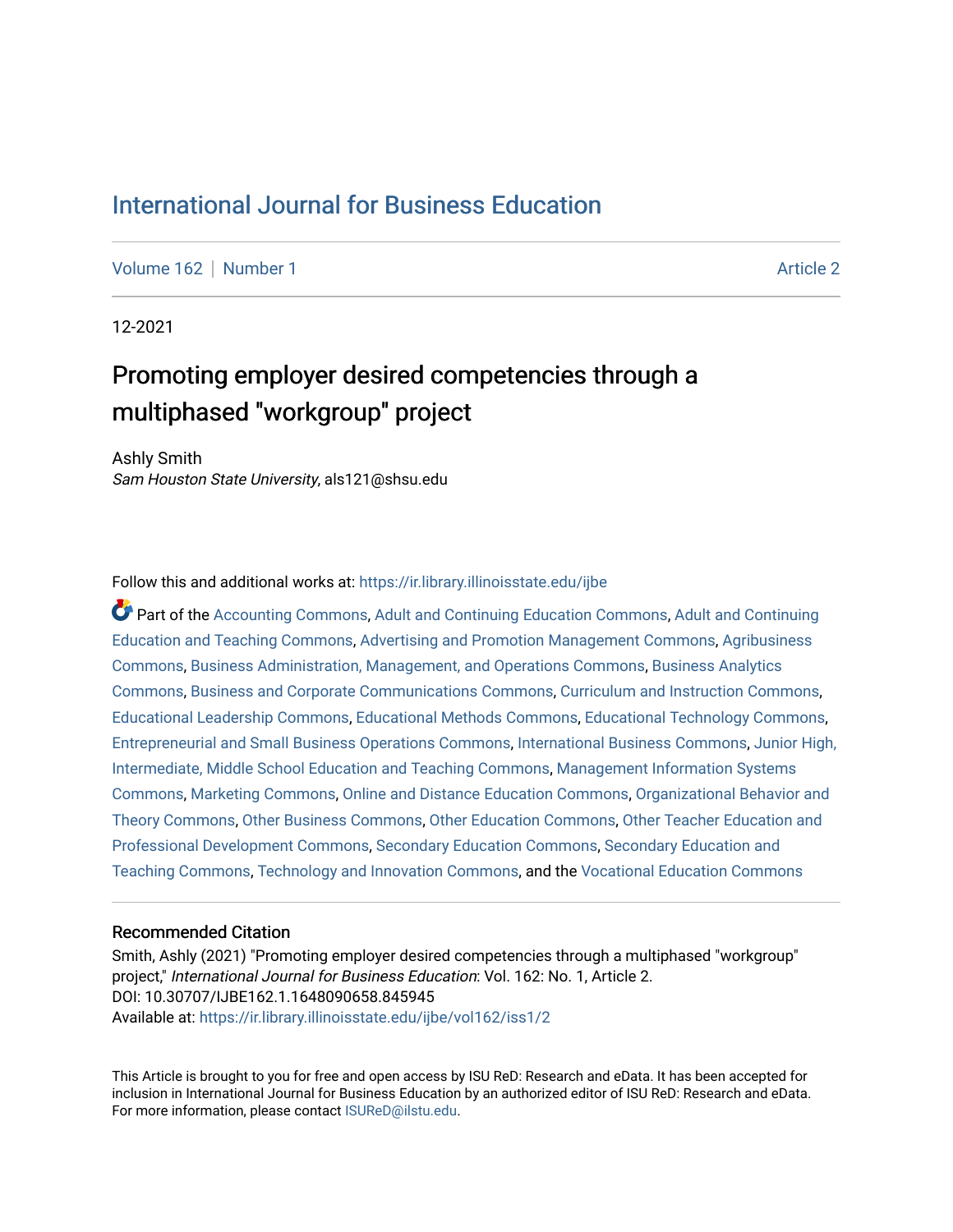## Promoting Employer-Desired Competencies through a Multi-Phase "Workgroup" Project

Ashly Bender Smith Department of General Business and Finance Sam Houston State University

Corresponding Author: Ashly Bender Smith, als121@shsu.edu

#### **Abstract**

*Employers and business leaders have long been advocating for the importance of career readiness skills like critical thinking/problem solving, information literacy, teamwork/collaboration, professionalism/work ethic, and oral/written communication (NACE, 2019; Partnership, 2008). While faculty and students see value in projects that develop these skills, such projects can be some of the most challenging to incorporate effectively into business courses (Chapman et al., 2010; Detmering & Johnson, 2012; Lee et al., 2016; Marks & O'Connor, 2013). This article reports on a multi-phase group project that aims to strengthen a selection of these employer-desired skills while ameliorating student concerns about the research process and group work by combing a collaborative process with individually graded major products. The project design provides students with opportunities to strengthen their interpersonal communication, teamwork, and information literacy skills. Through anonymous surveys, students (n=33) indicated a positive response to the project design and that they perceived improvement in their information literacy skills. They indicated less improvement in their interpersonal communication and teamwork skills, prompting some recommended adjustments to the workgroup project for more effective implementation in a business course.*

**Keywords:** business communication; information literacy; teamwork; interpersonal communication; collaborative projects; research projects

Employers are always looking for applicants who can differentiate themselves from other candidates. Since the early 2000s, business leaders and business education scholars have consistently pointed to a similar set of skills sought by employers, and these skills are often referred to as "career readiness," "21st Century," and/or "soft" skills (Campbell & Kresyman, 2015; Cimatti, 2016; NACE, 2019). The National Association of Colleges and Employers (NACE) (2019) regularly reports that employers rate the following "career readiness" skills as "essential": critical thinking/problem solving, teamwork/ collaboration, professionalism/work ethic, and oral/written communication. Meanwhile, the Partnership for 21<sup>st</sup> Century Skills, an influential advocacy non-profit started by business professionals to advance education curriculum in the U.S., describes " $21<sup>st</sup>$  Century skills" as those needed to compete in a quickly evolving economy, including the skills NACE indicates as essential career readiness skills and adding skills related to information literacy and technology use (Partnership, 2008). In the research on the professional importance and development of soft skills, researchers' lists of "soft skills" can vary but generally identify skills that overlap with career readiness and  $21^{st}$  Century skills, such as ethics,

# *25*

# Supporting Global Business Education since 1901 © 2021 SIEC-ISBE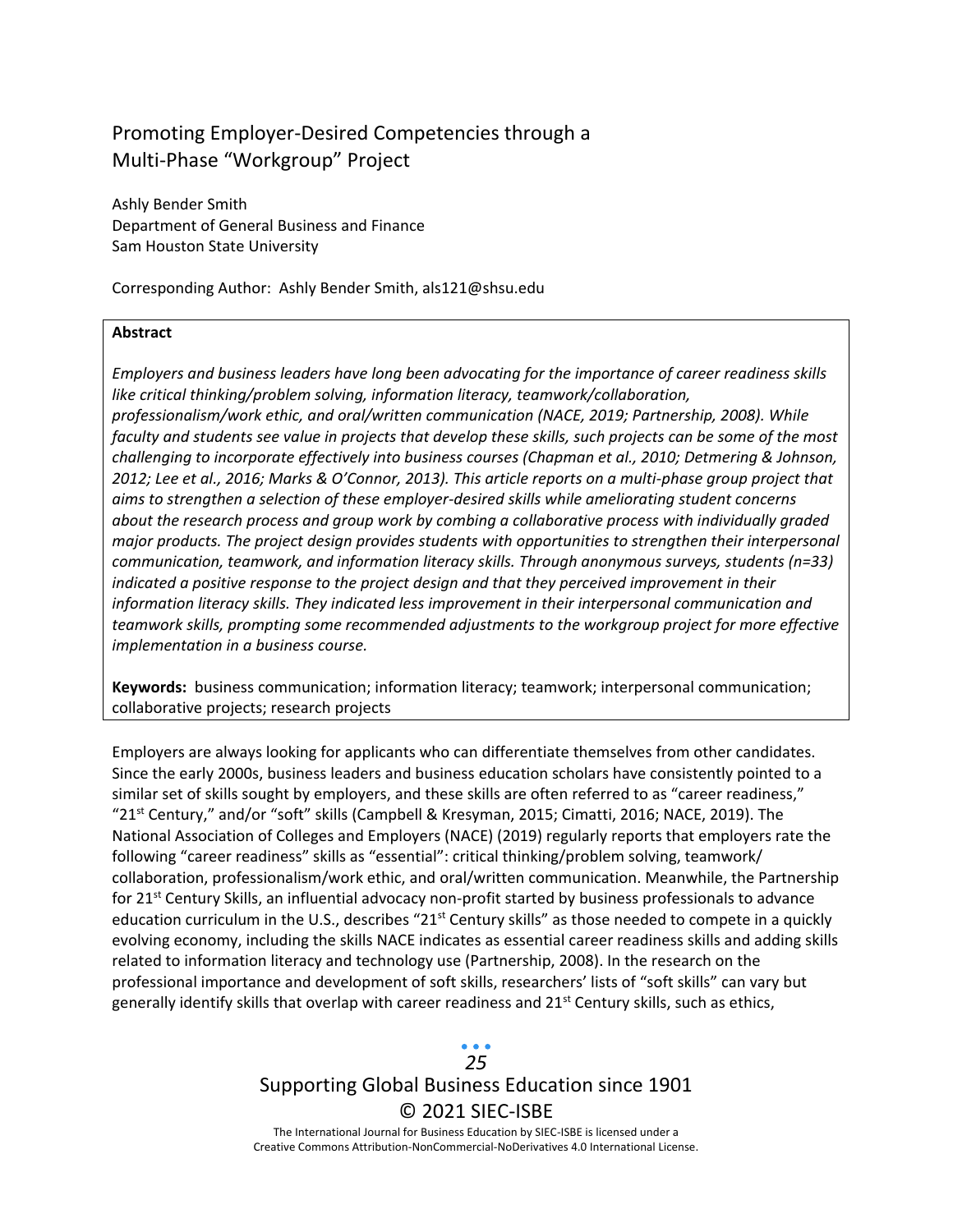communication, teamwork, interpersonal skills, information gathering, critical thinking, and many other skills that require interpersonal or intrapersonal intelligence (Cimatti, 2016; Robles, 2012; Royo, 2019).

Multiple business education associations also emphasize the importance of such skills in their curricular standards or recommendations. For example, the Association to Advance of Colleges and Schools of Business (2018) recommends that coursework develop students' skills with written and oral communication, interpersonal relations, teamwork, ethical reasoning, analytical thinking, ethical use of information, and more. The National Business Education Association (2020) also promotes curricular standards for developing students' decision-making, communication, and other intra- and inter-personal skills.

Whether these skills are labeled as "career readiness," "21<sup>st</sup> Century," or "soft" skills, there is notable overlap in the kind of skills that employers and business educators see as essential for new graduates seeking employment in current and future organizations. There is a consistent focus on various communication skills, including oral, written, interpersonal, and team communication. Teamwork and/or collaboration skills are also frequently identified. Finally, there is a consistent inclusion of critical thinking and other related skills, like problem-solving; finding, selecting, and ethically using information; and analytical thinking. For consistency, herein these skills are referred to as *career readiness* and *employer-desired skills*. A review of these "skills" shows that many of them may also be referred to as "skill sets," since each "skill" typically refers to a collection of related skills. For example, "teamwork" requires facility with skills like interpersonal communication (which itself refers to many skills), coordination of work, collaboration, giving constructive feedback, and more (Cardon, 2018).

Business faculty often recognize the value of assigning course projects that develop students' career readiness skills, but they are sometimes hesitant to do so if they assume high levels of student resistance. Course projects that incorporate these skills may require research to strengthen critical thinking and information literacy skills; collaboration with other students to strengthen interpersonal communication and teamwork skills; and written or oral products to strengthen communication skills. Students can be resistant to completing projects with these requirements due to negative prior experiences with research, teamwork, writing, and/or oral presentations (Chapman et al., 2010; Detmering & Johnson, 2012; Lee et al., 2016; Marks & O'Connor, 2013). Yet, as noted previously, employers and business educators attest to the importance of these skills for new employees. Thus, to help business educators consider options for course projects that strengthen employer-desired skills, this article presents a project designed to provide students further practice with some of these essential skills and discusses students' responses to the project, since minimizing student resistance is helpful in improving their engagement in a course and its projects.

The project described herein, the Research Workgroups project, required students to collaboratively research a topic and then compose two independent communication products (a report and a multimodal message) based on their collaborative research. The project design provided students with the opportunity strengthen their information literacy skills, which also strengthen some of their critical thinking skills, through the research aspect; their teamwork skills through the collaborative aspect; and their written and oral communication skills through the creation of the two independent products. In

### Supporting Global Business Education since 1901 © 2021 SIEC-ISBE The International Journal for Business Education by SIEC-ISBE is licensed under a *26*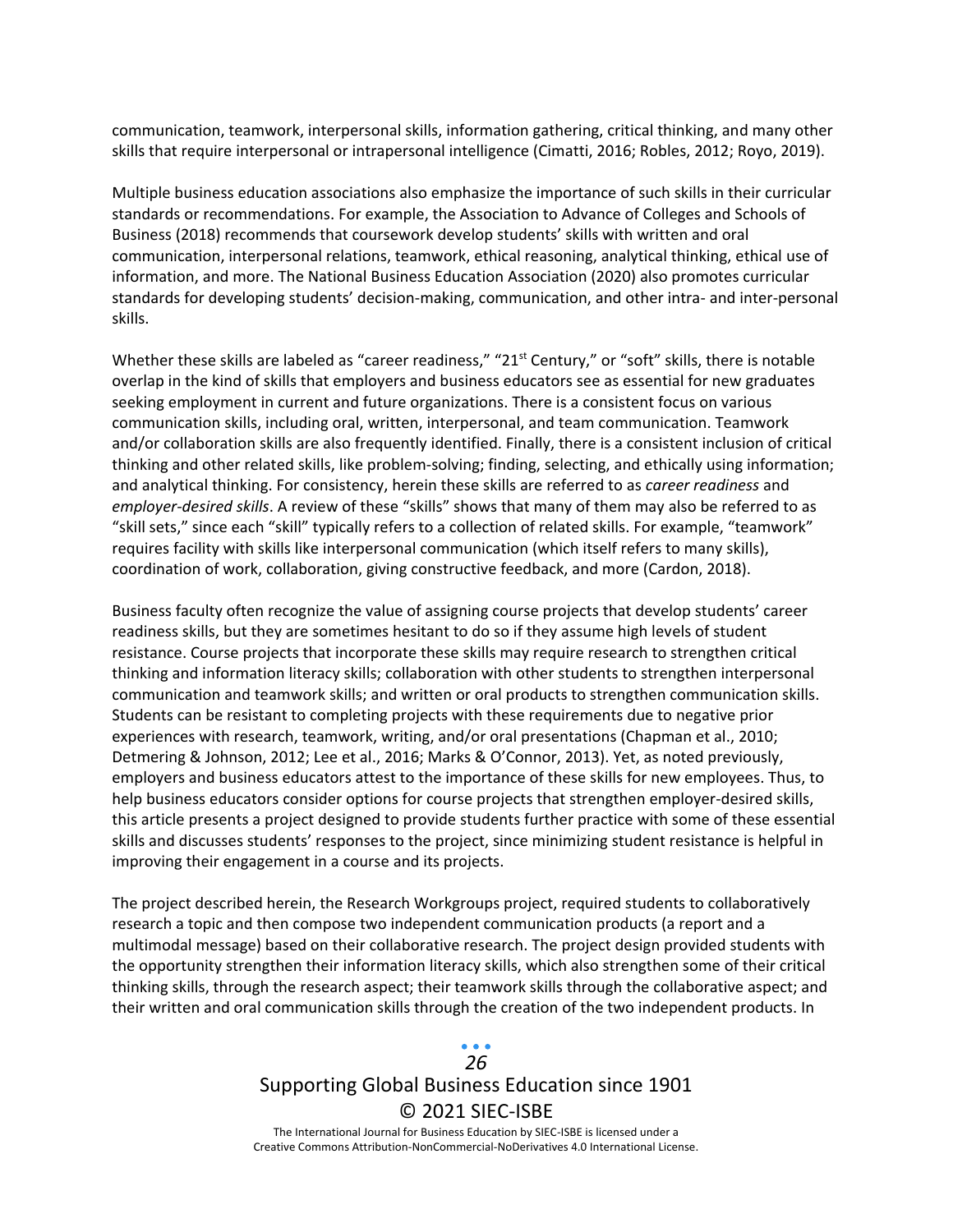addition, the project design aimed to minimize the research-supported concerns students have about projects that require research and teamwork while emphasizing some of the student-reported benefits of such projects, including workload distribution and peer learning (Brandyberry & Bakke, 2006; Marks & O'Connor, 2013; Fittipaldi, 2020; Wesner et al., 2018).

The Research Workgroups project was assigned in a collegiate, upper-level business communication course. The course includes learning objectives that focus on developing students' ability to communicate professionally and effectively in writing, speech, and other formats; to select appropriate information for specific audiences in specific formats; and to select and use credible information to support their messages. These learning objectives connect with two employer-desired skills: 1) critical thinking (through information evaluation, selection, and use) and 2) written and oral communication. Team projects are also frequently assigned in the course to provide further practice with teamwork and interpersonal communication skills. This project may also be adapted to other business education courses that ask students to research and report on concepts related to the course.

In addition to describing the project, this article reports students' responses to a survey asking them to compare the project to their prior team project experiences and to self-evaluate the relevant skills they felt they improved through the project. Their responses offer some insight into students' potential responsiveness to such a project and whether students felt more confident about their skills after completing the project. Students' responses also indicate whether the project met the design goal of minimizing students' concerns with research and group work while maximizing the potential benefits in team projects.

This article first offers a brief review of connection between critical thinking, information literacy, and research skills and their value for business students and a review of the research on students' perceptions of advantages and disadvantages of team projects. These reviews provide a frame that guided the development of the described project, which is subsequently described. Students' survey responses showing their perceptions of the project and their skill development are also provided. Considerations and recommendations for strengthening the research workgroup design are discussed at the end.

#### **Considerations for Developing Business Students' Critical Thinking and Information Literacy Skills through Research**

Critical thinking is one of the most frequently identified essential skills for students and job candidates (AACSB, 2018; NACE, 2019; Partnership, 2008; Touloumakos, 2020). However, definitions of critical thinking tend to include a variety of related skills. In literature reviews of critical thinking definitions, researchers find that most definitions tend to include skills related to recognizing, analyzing, and evaluating information and applying acquired knowledge to make inferences, solve problems, and/or make decisions (Lai, 2011; Thonney & Montgomery, 2019; Liu et al., 2014). While these skills refer to some specific thinking processes, students can strengthen these critical thinking skills through a variety of tasks or assignments, such as examining and categorizing information, recognizing connections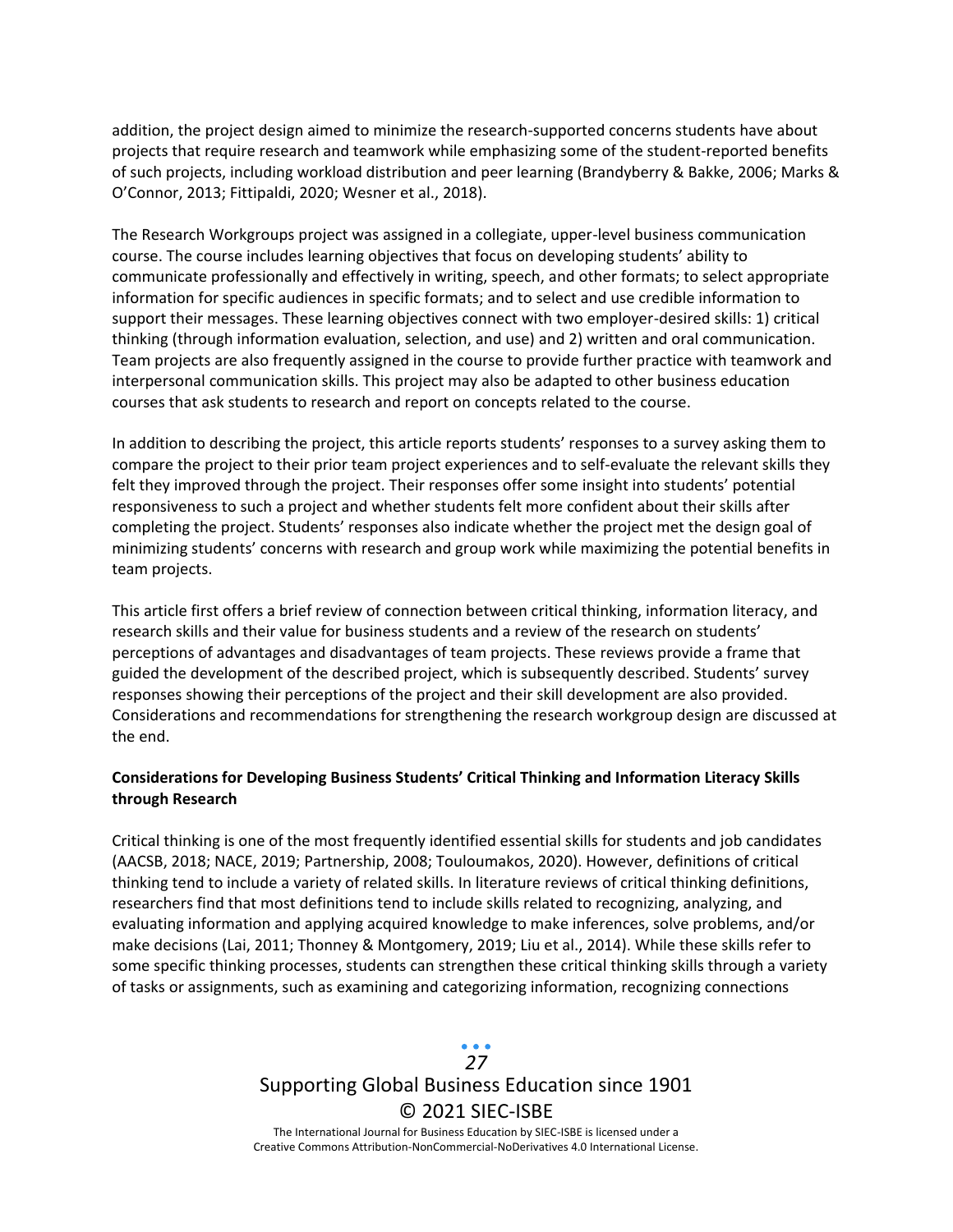between evidence and conclusions, analyzing arguments, extrapolating information to make arguments and decisions, and more (Liu et al., 2014).

Since critical thinking processes often ask a person to work with information from outside sources, there is a strong connection between information literacy skills and critical thinking skills. In their *Framework for Information Literacy for Higher Education*, the Association of College and Research Libraries (2015) recognizes that *information literacy* refers to a complex set of interconnected skills, but that these skills generally enable an individual to create new knowledge based on one's ability to recognize the need for and then identify, evaluate, and use various kinds of information in an ethical manner. These information literacy skills match or are closely connected to the common critical thinking skills previously described. Therefore, while information literacy skills are somewhat more specific, when students strengthen these skills, they are also strengthening some of their critical thinking skills. Moreover, although business professionals more often name critical thinking skills as necessary for the workplace, research shows that they also place a high value on information literacy skills and/or consider information literacy skills as kinds of critical thinking skills (Conley & Gill, 2011; Hart Research Associates, 2018; Mezick & Hiris, 2016; Partnership, 2008). Mezick and Hiris (2016) find that business leaders value employees with strong information literacy skills because these employees are more efficient with their time and can more effectively influence the company's bottom line. In business classrooms and workplaces, the *information literacy skills* label is rarely used. Multiple studies of employers' expectations for graduates' information literacy skills find that professionals instead refer to these skills as functions of other employer-desired skills, such as critical thinking, problem-solving, and written and oral communication (Conley & Gill, 2011; Cyphert & Lyle, 2016; Solokoff, 2012).

To understand information literacy skills in business contexts, though, it is important to recognize that business professionals use these skills with some unique considerations and constraints. Workplace information literacy skills require a person to be responsive to constraints on information seeking, including responding to the fast-paced business environment and considering the value and reliability of free or low-cost information sources (ACRL, 2011; Conley & Gill, 2011; RUSA, 2019; Sokoloff, 2012). Also, business professionals are often relying on primary source information like company and industry reports, financial data, demographic data, and various kinds of qualitative feedback. Some of these information sources may come from internal company sources, but professionals also often rely on sources from the internet, which raises the importance of their information literacy and critical thinking skills related to evaluating the credibility and reliability of information sources (Lucinescu, 2018).

Another consideration to keep in mind is that surveys of employers and job advertisement analyses show that entry-level employees generally are not expected to be engaging in independent information gathering (Cyphert & Lyle, 2016; Klusek & Bornstein, 2006; Sokoloff, 2012). Instead, entry-level employees often are expected to evaluate the available information and to identify when additional information is needed, what type of information might be needed, who might be able to secure such information. Entry-level employees may also be expected to assist more experienced employees in information gathering and analysis (Conley & Gill, 2011; Sokoloff, 2012). These findings suggest that business students benefit from understanding the basics of information seeking and collection so that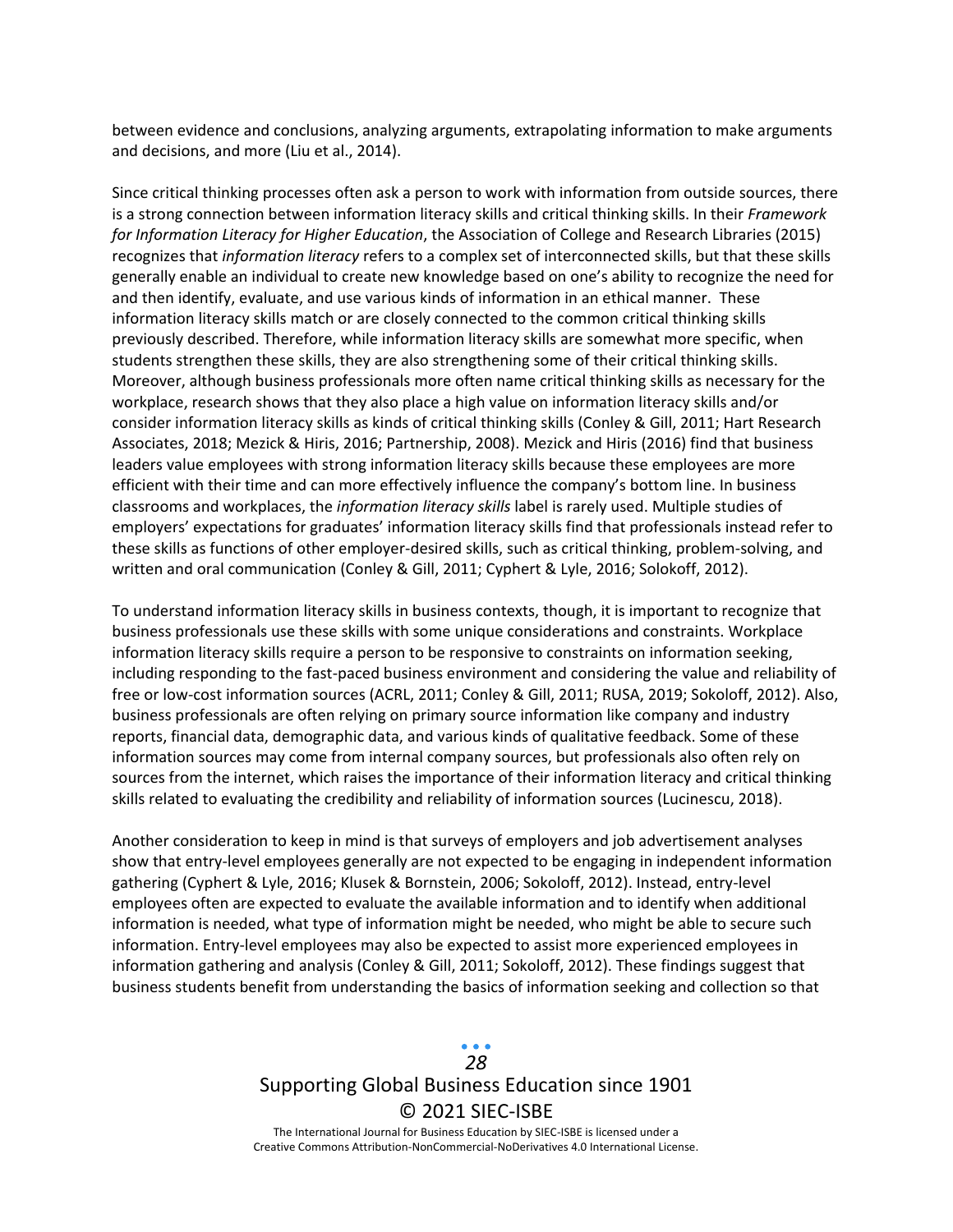they may develop those skills in the workplace and that they are expected to have facility with evaluating and using available information to solve problems and make decisions.

The preceding research regarding critical thinking and information literacy skills shows that these two skills are closely related, and it suggests that the development of students' information literacy skills prepares them for the workplace by improving their ability to find, evaluate, and use information from sources and by improving their critical thinking skills. When developing course tasks or assignments, it can be reasonable to consider critical thinking and information literacy skills as mutually reinforcing (Katz et al., 2010; Lucinescu, 2018). Thus, business faculty may consider how skills like critical thinking; problem-solving; and information evaluation, selection, and use may be included in their course assignments.

One way to incorporate these skills into a course is by assigning a "research" project, since doing research requires students to consider a problem or situation and find relevant information to make an argument or decision about the problem or situation. For faculty, developing an effective research project requires considering students' responses to such projects in addition to considering learning objectives and the skills targeted for development. Most studies of students' perceptions of the research process find that students see research as challenging (Bauer, 2018; Detmering & Johnson, 2012; Wojahn et al., 2016). Across the studies, students report challenges with finding sources related to their selected topic, understanding academic sources, and misunderstanding the value of pay-walled sources (Bauer, 2018; Detmering & Johnson, 2012; Rempel et al., 2013; Wojahn et al., 2016). Stewart-Mailhiot (2014) posits that students may have negative perceptions of the research process because they are often doing research as part of a major, high-stakes assignment, which increases the students' stress level. Detmering and Johnson (2012) also found that students' frustration was often due, at least in part, to feeling as though the assignment tasks did not allow students to incorporate their perspective or voice.

To address these concerns, some scholars recommend incorporating research in more frequent and lower stakes assignments that can provide students with scaffolded practice (Austin et al., 2020; Bauer, 2018; Wojahn et al., 2016). Detmering & Johnson (2012) also recommend broader interpretations of credible sources to include more than just peer-reviewed, academic sources. Especially in business courses, encouraging the use of publicly available sources will give students more experience finding and using the kind of information they will be expected to use in the workplace (RUSA, 2019; Sokoloff, 2012).

The preceding review shows that critical thinking and information literacy skills have notable overlap and that both are highly desired by employers. Faculty can assign research projects to incorporate the development of these skills into business courses, but faculty should keep in mind students' potential resistance in addition to the learning objectives when designing the assignment. These findings informed the development of the project described in this article, as did the research on the use of team projects that is discussed in the following section.

#### **Employer and Student Perceptions of Teamwork and Collaboration**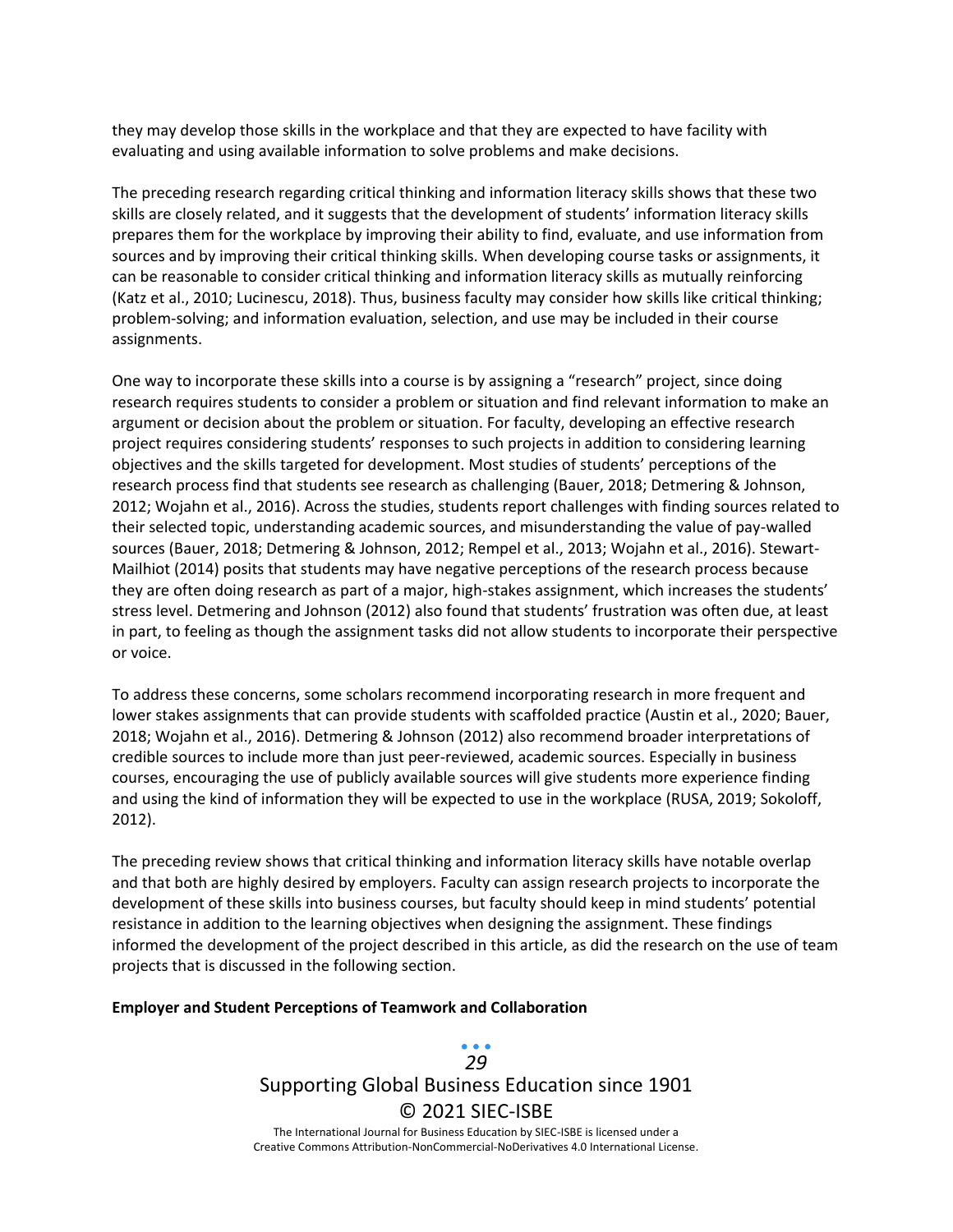Surveys of employers regularly find effective teamwork, collaboration, and interpersonal communication skills among the lists of highly desired or essential competencies for employees and new graduates (Hart Research Associates, 2018; NACE, 2019; Partnership, 2008). As the Partnership for 21<sup>st</sup> Century Skills (2008) explains, these skills are essential for new graduates because economic changes have led organizations to increasingly use flatter organizational structures and teams to decentralize decision-making. They also point out that increasingly diverse and globalized workplaces require workers to be able to interact effectively and professionally with co-workers and clients from diverse backgrounds (Partnership, 2008). In response to employer expectations, faculty across the disciplines often advocate for group projects that strengthen these highly desired skills by giving students more practice using them (e.g., Hansen, 2006; Fittipaldi, 2020). Student-identified benefits of group projects also suggest that such projects may also be useful for developing other career readiness skills, in this case, namely critical thinking and information literacy skills. This section reviews the research on students' positive responses and concerns with group projects while considering how student response could shape the design of a group project targeting these career readiness skills.

Research shows that students are generally receptive to team projects and that they have better impressions of and experiences with teamwork than faculty assume (Chapman et al., 2010; Lee et al., 2016; Marks & O'Connor, 2013). Students report that some benefits of teamwork include rewarding social interaction (Marks & O'Connor, 2013) and the opportunity for workload distribution (Chapman et al., 2010; Lee et al., 2016). Some students also self-report that they learn more through group work, but the research findings on this aspect are mixed (Betta, 2016; Chapman et al., 2010; Thom, 2020; Wesner et al., 2018).

The student-identified benefits of group projects and the previously discussed research on students' concerns about research projects suggest that it would be effective to design research projects as group projects. Specifically, since students see group projects useful for mitigating overwhelming workloads and for improving learning from one another (Chapman et al., 2010; Lee et al., 2016), group projects may help reduce students' sense that they are overwhelmed by research projects (Bauer, 2018; Detmering & Johnson, 2012; Wojahn et al., 2016). Since research projects can be valuable tools for developing students' information literacy and critical thinking skills, as noted earlier, reducing student hesitancy or resistance by assigning research to groups may improve student engagement and therefore the strengthening of those skills.

Students do have some concerns and dissatisfactions regarding group work, even if those concerns are not as dominant as some faculty believe. These student concerns are valuable to consider when designing a group project. While students see group work as an opportunity to reduce workload burden, they are also concerned about potentially unfair distributions of the workload (Lee et al., 2016) and members who under-contribute, often referred to as social loafers (Brandyberry & Bakke, 2006; Marks & O'Connor, 2013). In response, students indicate a preference for instructor guidance and contracts that help them to establish workload responsibilities and expectations (Fittipaldi, 2020; Lee et al., 2016; Wesner et al., 2018; Wolfe, 2010).

> Supporting Global Business Education since 1901 © 2021 SIEC-ISBE The International Journal for Business Education by SIEC-ISBE is licensed under a *30*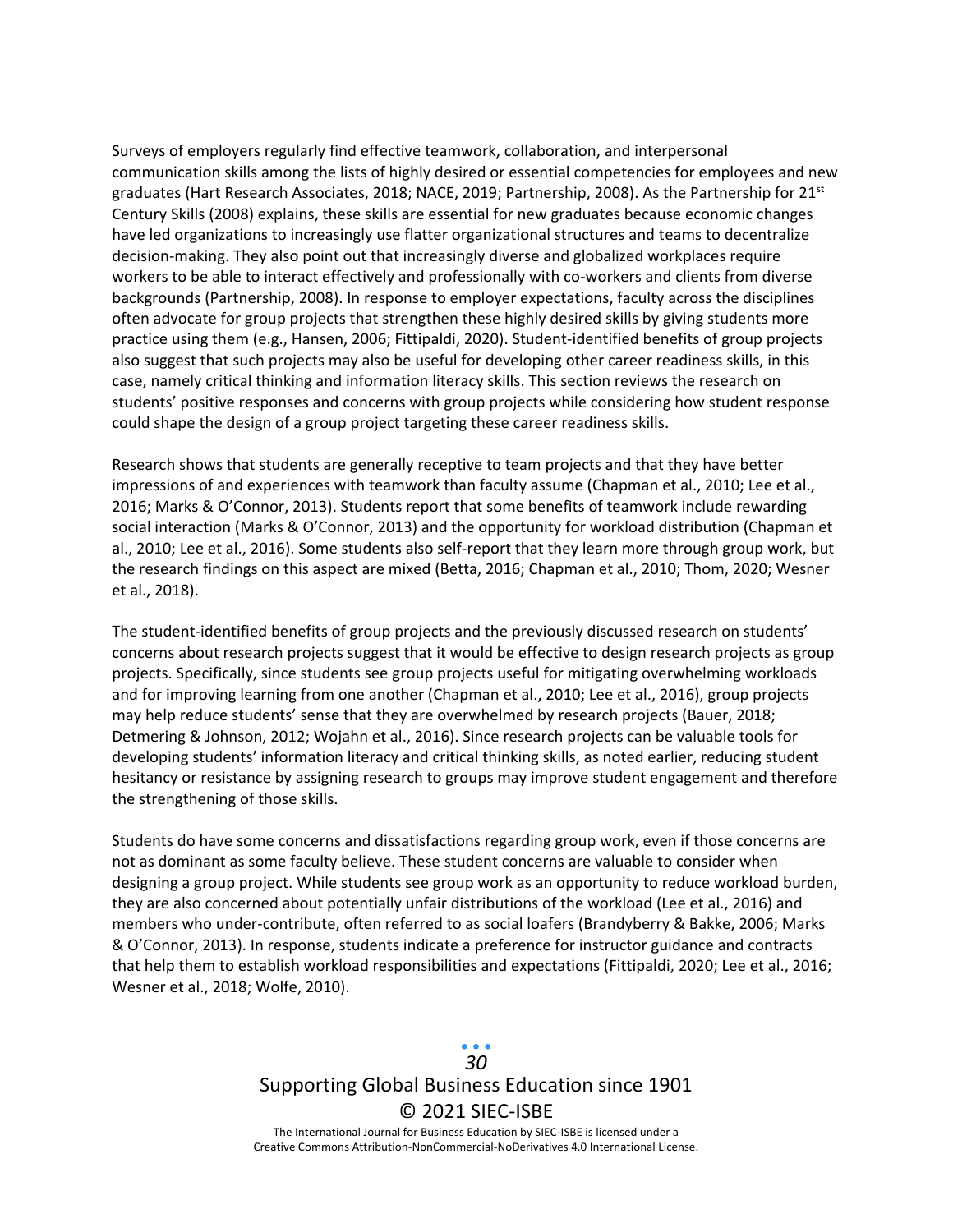Students also report concerns about unfair grading (Marks & O'Connor, 2013). This concern is likely related to concerns about having to do an unequal amount of work and to potential social loafers. Still, students report mixed results on whether they prefer to be graded individually or receive a group grade (Marks & O'Connor, 2013; Wesner et al., 2018). Business majors in at least one study indicate a higher tolerance for group grades, but they also had a higher preference than other majors for the option to remove an ineffective group member (Marks & O'Connor, 2013). Beyond group versus individual grades, students consistently report a preference for peer evaluation in the group process (Brandyberry & Bakke, 2006; Fittipaldi, 2020; Lee et al., 2016; Marks & O'Connor, 2013). Even with these concerns, students still hold generally positive or neutral attitudes toward group work (Chapman et al., 2010; Marks & O'Connor, 2013), and their concern level is lower than faculty perceive it to be (Chapman et al., 2010).

Although not treated together in many studies, the research on student perceptions of the research process and the value of groupwork suggests that group projects could be designed to help students strengthen multiple employer-desired skills. If designed effectively, group projects can help students distribute and reduce the overall workload of the research-intensive projects that they perceive to be overwhelming. An effective design for such a project should take care to avoid the elements of group projects that students report to be frustrating, including confusion of responsibilities, the potential effects of social loafing, and unfair grading (Fittipaldi, 2020; Lee et al., 2016; Marks & O'Connor, 2013). Such a project may help students develop the teamwork, collaboration, interpersonal communication, information literacy, and critical thinking skills that employers place a high value on when evaluating new graduates (Hart Research Associates, 2018; NACE, 2019; Partnership, 2008).

The project described herein was informed by previously discussed research about the skills that are highly desired by employers and students' perceptions of the kinds of projects often assigned to strengthen those skills, namely research and group projects. The goal of the project design was to strengthen students' skills with a selection of course-appropriate employer-desired skills while leveraging students' perceived advantages of group projects and mitigating their common concerns about both research and group projects. In addition, with these project goals in mind, the students were surveyed to answer three questions about the project:

- Did students feel that they strengthened their interpersonal communication, teamwork, and information literacy skills?
- Did students feel that the project design was better or worse than their prior group projects?
- What aspects of the project design would students keep or change?

These questions focus on students' perceptions based on the belief that low student resistance to projects improves their engagement and thus their learning.

The following section describes the project design and explains of how the design strengthens the targeted skills and connects to the previously discussed research. Then, the survey soliciting student perceptions about the project design and their skill improvement is described along with the results.

## Supporting Global Business Education since 1901 © 2021 SIEC-ISBE The International Journal for Business Education by SIEC-ISBE is licensed under a *31*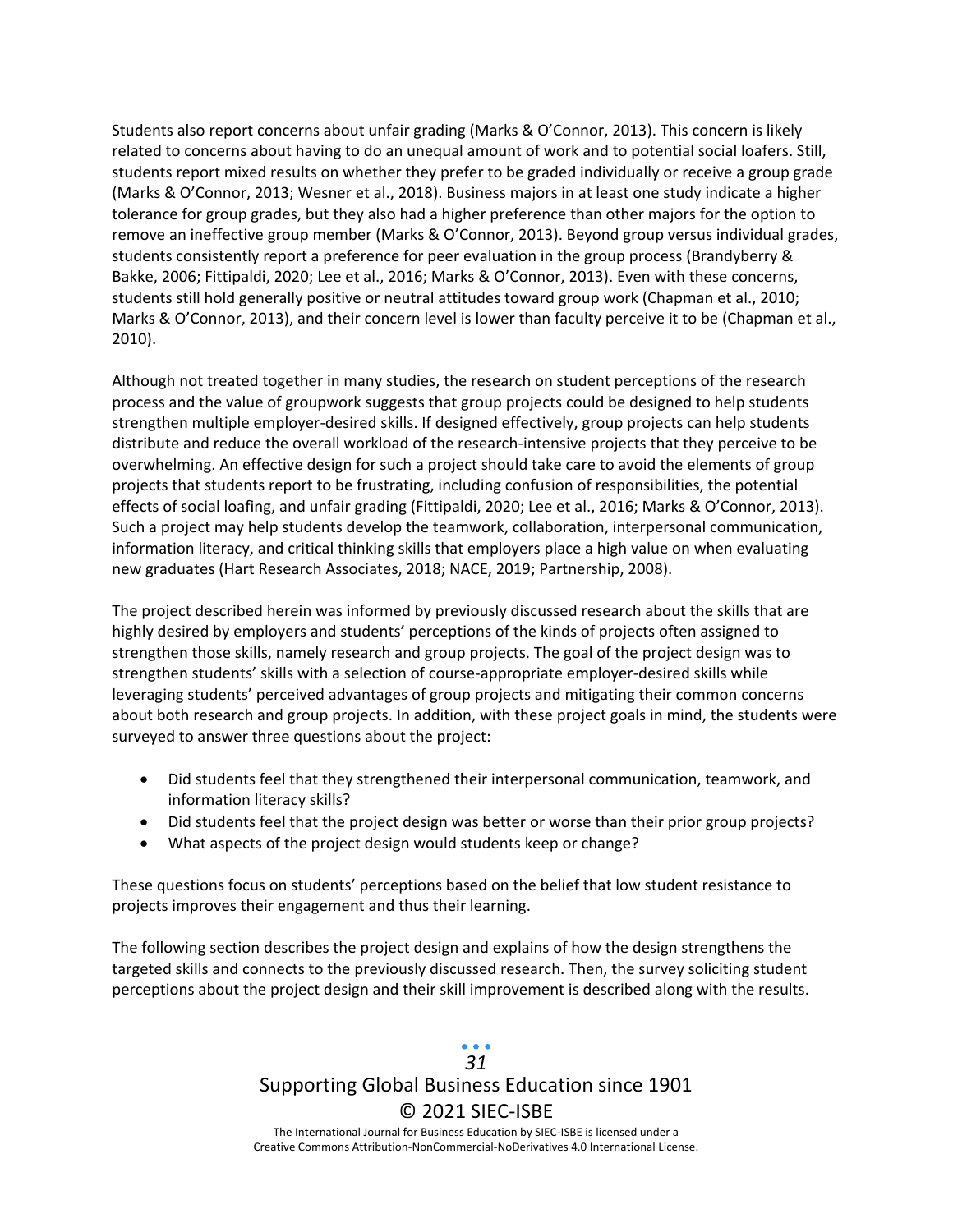#### **Research Workgroup Project Design, Phases, and Targeted Skills**

Briefly, the Research Workgroup project involves three phases that each focus on the creation of a significant product, and each phase includes supporting tasks to help scaffold the completion of the significant product. Students complete three main products in the following order:

- 1. A collaboratively developed collection of credible sources about the group's topic
- 2. An independently written short report informed by the group's collected sources
- 3. An independently created multimodal message based on the research and report

Students also engage in some peer teaching and peer review at certain points throughout the project phases. At the end of the project, they complete peer evaluations. Appendix A includes the project overview provided to students, and this section provides information about the purposeful development of main products and supporting activities in the project phases.

As alluded to in the previous paragraph, through the project phases, students work in "workgroups." The workgroups are designed to mimic teams or departments in a workplace in which members work collaboratively but are evaluated independently. Students choose their group by signing up for the topic that they are interested in researching. Following recommendations for small student group sizes (Bacon et al., 1999; Koppenhaver & Shrader, 2003), the groups for this project are capped at five students, with some exceptions for groups of four or six students. The professor creates the research topic list, with voluntary student input, and it includes topics such as workplace mentorship models, employee resource groups, remote work communication practices, and more. Topics like these fit with the course's focus on business communication but allow students with various business majors to focus their research on topics that may fit their major. In another course, the list of topics could be adapted to fit the course or instructor goals.

The following imagined scenario provides the "case" or context for their work in their research workgroup:

For this scenario, you will imagine that your group's supervisor asked your group to research a topic that the supervisor heard is a concern for companies who hire new graduates. Your supervisor wants to better understand the different aspects and implications of the topic. Therefore, your supervisor asked your group to research the topic and, individually, write reports summarizing different aspects of the topic that managers should understand—especially if those managers supervise entry-level employees.

Although the initial description of the scenario suggests that the report is the culminating project, students continue to work in their workgroups as they create their multimodal messages. Each phase of the research workgroup project focuses on certain employer-desired skills while meeting the course learning objectives, mitigating student concerns, and leveraging student preferences. Table 1 shows each phase's major product and the targeted skills.

## Supporting Global Business Education since 1901 © 2021 SIEC-ISBE The International Journal for Business Education by SIEC-ISBE is licensed under a *32*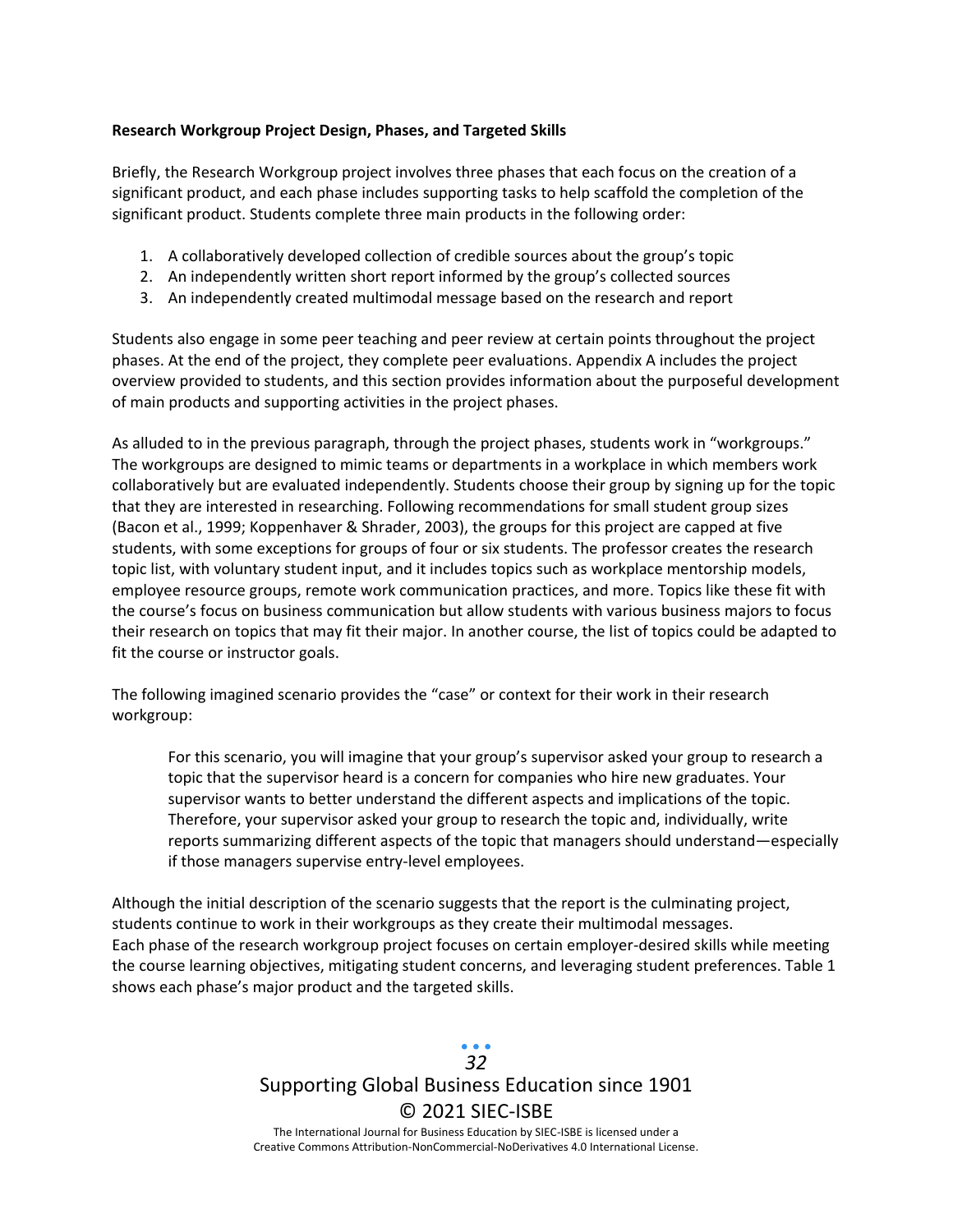Table 1 *Research Workgroup Phases, Projects, and Targeted Skills*

| <b>Phase &amp; Product</b>                         | <b>Targeted Skills</b>                                                                                                                                                                              |
|----------------------------------------------------|-----------------------------------------------------------------------------------------------------------------------------------------------------------------------------------------------------|
| <i>Phase 1:</i> Collaborative Source<br>Collection | Source Evaluation (Information Literacy)<br><b>Written Communication</b><br>Collaboration                                                                                                           |
| Phase 2: Executive Brief Report                    | <b>Written Communication</b><br>Information Selection & Use (Information Literacy)<br>$\bullet$<br>Optional: Peer Feedback<br>٠                                                                     |
| Phase 3: Multimodal Message                        | <b>Multimodal Communication</b><br>Information Selection (Information Literacy)<br>Format Selection (Critical Thinking)<br>$\bullet$<br><b>Supporting Peer Teaching (Teamwork)</b><br>Peer Feedback |

In Phase 1, students work collaboratively to create a collection of relevant, credible sources for their group's topic. Each student adds five sources to a shared cloud space (e.g., wiki; cloud file, etc.). For each source, the student adds the appropriate APA citation, a brief annotation, and a PDF or link to the source. Groups must ensure that each source appears only once in the group's collection. Once completed, the group has created an annotated bibliography of approximately 20 credible sources on their group's research topic which they can all use for their subsequent products.

Phase 1 primarily develops students' ability to find and evaluate sources, two key information literacy skills with the evaluation component also honing students' critical thinking skills. The sources that students include the in the collection must be both relevant and credible, which they prove through annotations that describe the credibility of the source, summarize its points, and offer suggestions of how that information might be useful to the group. There are no set requirements for certain kinds of sources, except that an included source must be considered credible based on the relevance, adaptability, and reliability of its content and the authority or expertise of the author and publisher. Eliminating the requirement for certain kinds of sources, such as only peer-reviewed sources or banning all ".com" sites, encourages students to carefully assess what makes a source or author credible and prepares them to evaluate the kinds of sources they may use in the workplace (Cyphert & Lyle, 2016; Mezick & Hiris, 2016; RUSA, 2019). The collaborative nature of the source collection phase responds to the research findings highlighting the overwhelming nature of the research process (Detmering & Johnson, 2012), and the recommendation to include more low-stakes research activities (Austin et al., 2020; Stewart-Mailhiot, 2014; Wojahn et al., 2016). Students share to research burden rather than having to find and evaluate all the sources that they need on their own.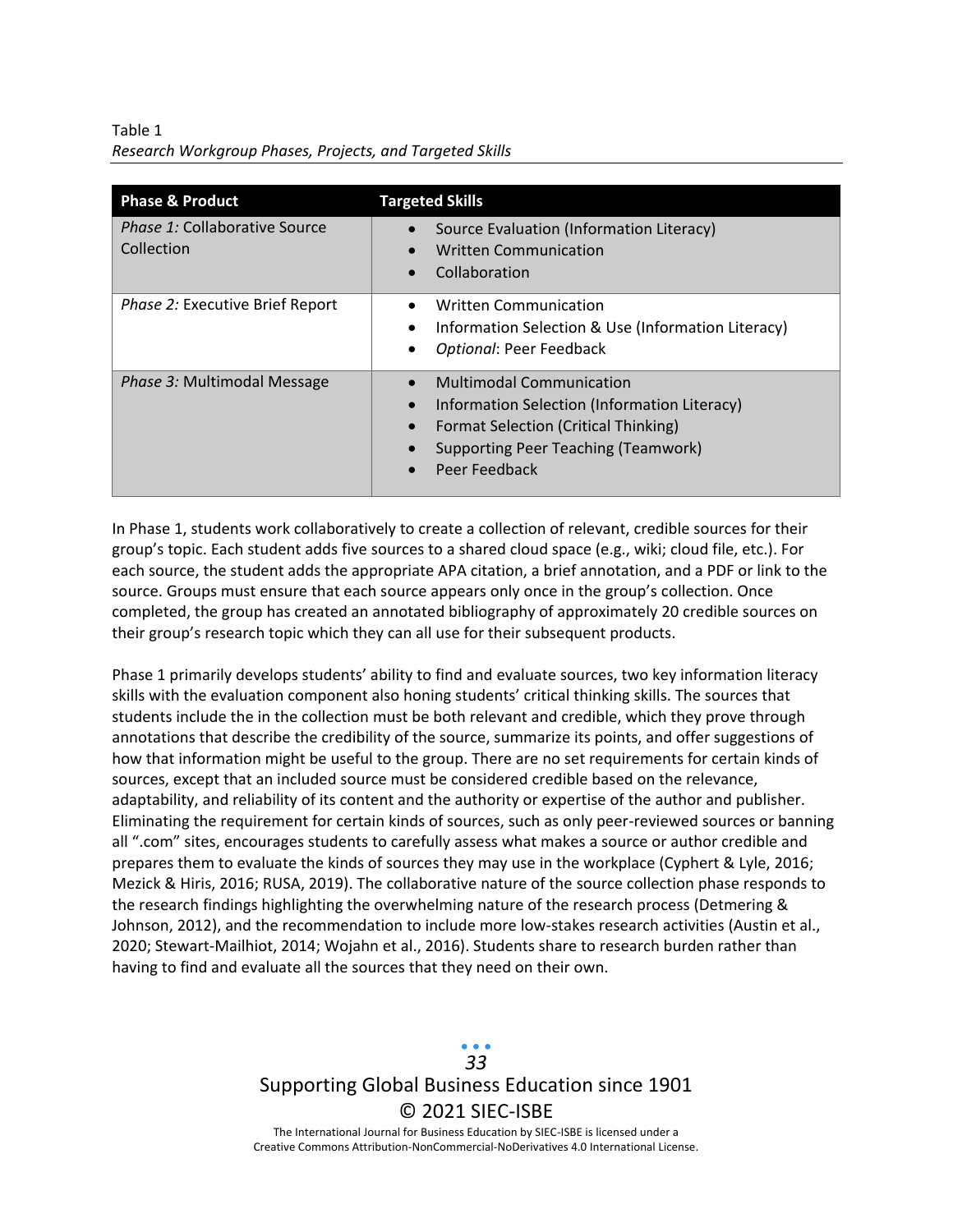The first phase of the project also strengthens students' communication skills as they write their annotations and coordinate adding sources to the collection. They must also develop and use their teamwork skills because each source may only appear once in the source collection, requiring students to communicate and coordinate with one another. Providing PDF or linked access to their sources encourages students to consider how they can make useful contributions to a team, as well. Although students work collaboratively the most during the first phase, each source contribution is graded individually for each student. If a member does not contribute their sources, the other group members may need to do a little more research for their subsequent projects, but their grade is not directly affected. This design accommodates students' appreciation for fair, balanced workload distribution and for learning from their peers while minimizing the potential negative influence of a social loafer (Lee et al., 2016; Marks & O'Connor, 2013).

In Phase 2, each student draws on the collected sources about their group's broad topic to independently write a more focused short formal report, named an Executive Brief, for their imagined supervisor. For example, if the group was researching workplace dress code policies, the group members' separate reports might address sub-topics like legal considerations for developing and enforcing dress codes, the advantages and disadvantages of requiring standard uniforms, and best practices for giving critical feedback about an employee's hygiene. The report requires students to further narrow their selection of relevant information from the source collection and to clearly and ethically incorporate the selected information to support their message to their supervisor. There is no formal length requirement, but students' reports tend to be 3-4 pages.

The report written in the second phase primarily strengthens students' written communication skills due to the creation of the formal report that follows professional writing style and standards. Students further strengthen their information literacy and critical thinking skills in this phase because they must consider the available information and their supervisor's needs to focus their report's message. The short report requires more sources than a student contributes individually to the source collection, but it does not require the full set of sources to be used. The requirements related to source quantity and narrowing of the topic encourage students to strengthen their ability to evaluate available information and identify what kinds of information are needed, some of the entry-level information literacy skills that employers expect (Conley & Gill, 2011; Sokoloff, 2012).

Although teamwork is not required in the second phase, students continue to benefit from the workload distribution that was included in the first phase since they should be using sources from their group's collection (Lee et al., 2016; Marks & O'Connor, 2013; Wesner et al., 2018). If a group member is a social loafer or contributes unequal work, the additional work that is redistributed to any individual group member is minimal. While writing the report, students are incentivized but not required to engage in group or one-to-one idea development and peer review meetings. Overall, this phase encourages the best parts of student teams, such as workload distribution and the ability to network and learn from peers (Lee et al., 2016; Marks & O'Connor, 2013; Wesner et al., 2018).

In the final phase, students begin a follow-up, individually graded project for which they create a multimodal message that communicates four to six key recommendations based on their report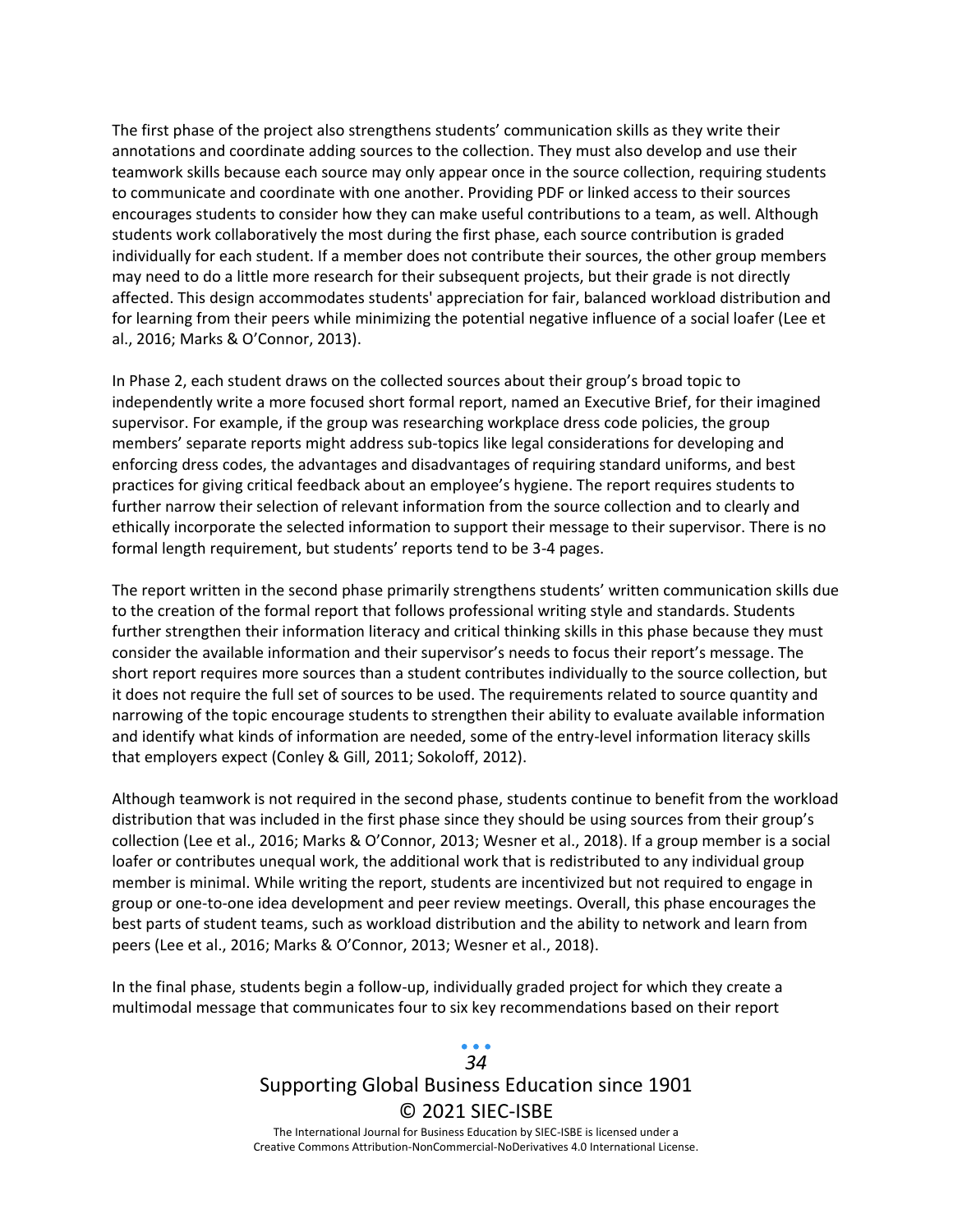findings. Students may choose to develop their multimodal messages for managers or entry-level employees. As they did in writing the report, students continue to strengthen their communication and information literacy skills during this phase. Students choose their multimodal format, so depending on the format they may strengthen written, oral, and/or visual communication skills. They also further hone their information selection and use skills by further narrowing the relevant information that they incorporate in their message.

The multimodal project also requires students to practice their critical thinking skills because they must make and defend purposeful decisions about the format, audience, and included information. To support their decision making, students complete a format analysis activity that asks each group member to select a different multimodal format (e.g., podcast, infographic, animated video, etc.), describe the format's conventions to their group members, and provide a link to an effective example of the format. This activity draws on students' analytical skills while also requiring peer teaching, a useful teamwork skill. This supporting assignment also leverages students' appreciation for learning from their peers (Lee et al., 2016; Marks & O'Connor, 2013). They strengthen their teamwork skills by providing peer feedback on their group members' multimodal message drafts.

After submitting all products, students submit a self- and peer evaluation form. The peer evaluation asks students to evaluate each workgroup member based on the usefulness of their contributions, their communication efforts, reliability, timeliness, and overall communication skills. These criteria are synthesized from lectures at the beginning of the project about effective interpersonal and team communication, as covered in the course textbook (Cardon, 2018). They also encourage students to focus on the members' reliability and contributions to the collaborative aspects of the projects, rather than simply whether they liked a group member.

Overall, the research workgroup project enables students to practice their information literacy, teamwork, communication, and critical thinking skills with some support from group members without their group members' contributions directly affecting their individual grades. Its design provides opportunities for students to reap the benefits of their best team experiences and mitigates common concerns with social loafing and unfair grading (Chapman et al., 2010; Lee et al., 2016; Marks & O'Connor, 2013; Wesner et al., 2018) and concerns regarding the daunting nature of research (Detmering & Johnson, 2012; Stewart-Mailhiot, 2014; Wojahn et al., 2016). Since the project was designed to strengthen desired and relevant skills while addressing students' preferences, students were surveyed to gather their perceptions and feedback on the research workgroup project design. The survey tool and results of the students' responses are discussed in the following section.

#### **Student Feedback Collection Methods**

The research workgroup project was assigned in two sections of the business communication course previously described. One section was an online-only course, and the other was a hybrid course that held optional synchronous sessions via Zoom three times each week. Approximately 15 students attended each optional synchronous session, but it was not always the same students. All course content, assignment instructions, due dates, and submission processes were the same for both sections.

### Supporting Global Business Education since 1901 © 2021 SIEC-ISBE The International Journal for Business Education by SIEC-ISBE is licensed under a *35*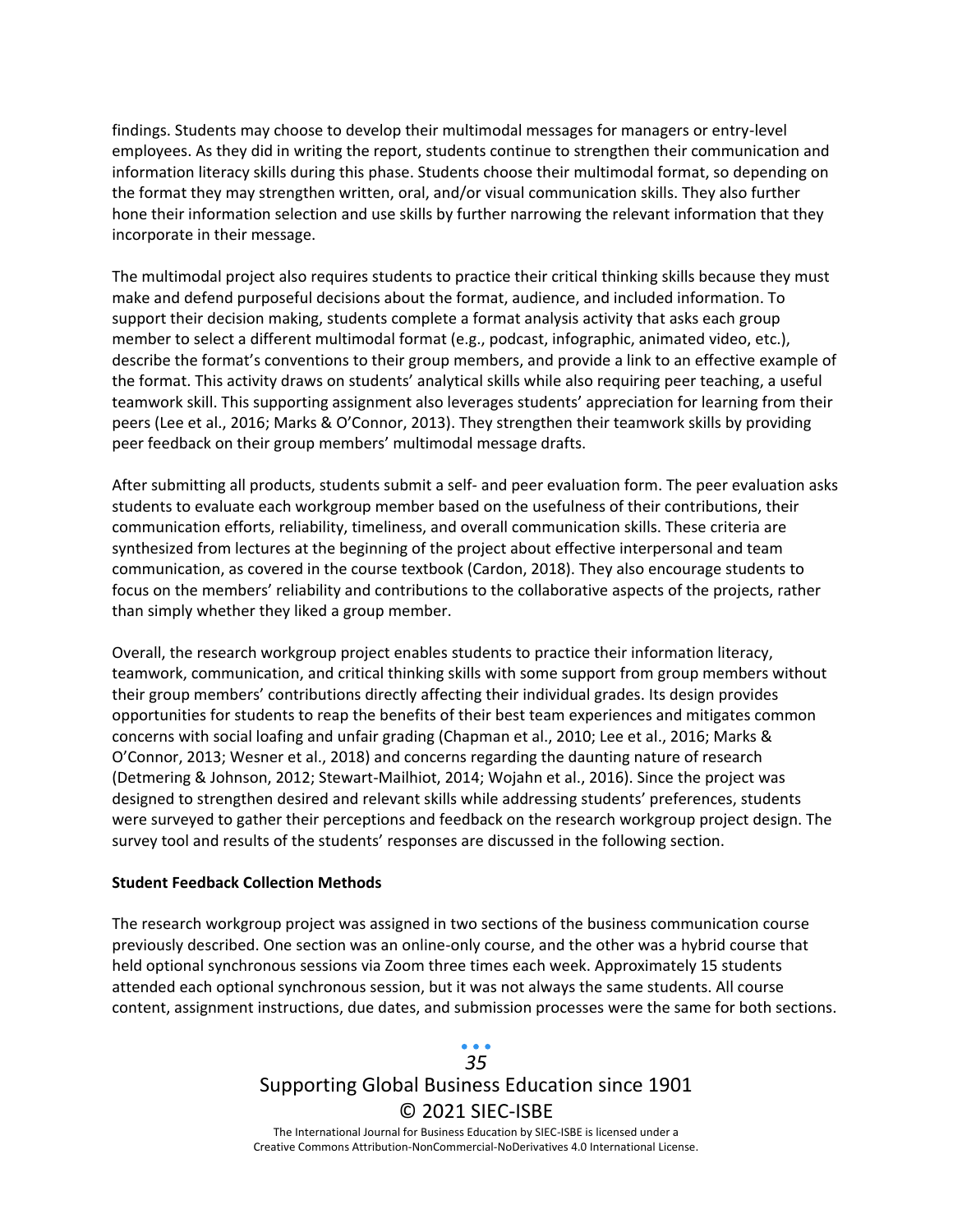Thus, while the hybrid course had scheduled opportunities to meet with the instructor to ask questions while the online-only students had to request synchronous meetings, the two sections were otherwise administered in functionally the same manner.

At the end of the semester, students were invited to complete a short anonymous, IRB-approved survey (See Appendix B). The survey focused on soliciting students' perceptions of the project design and which skills related to interpersonal communication, teamwork, and information literacy the students felt that they had improved through the project. Students were asked to also indicate their perceptions of the advantages and disadvantages of group projects to better understand whether their perceptions aligned with the existing research. These responses were gathered through 12 multiple-choice questions. The survey also included two open-ended questions about what they would keep or change about the project design if the project design were revised. These short-answer responses provided further insight into their preferences for group research projects and which parts of the project design helped strengthen certain targeted skills.

There were 64 students in the two participating sections, and 33 completed the survey, a roughly 52% response rate. The survey results were assessed to identify the proportion of students who selected each answer option for each question. The focus of each open-ended response and the frequency of the focus was identified through textual analysis, described in more detail in the next section.

#### **Survey Results**

The survey results presented in the following sub-sections describe the respondents' demographics and group experience level and their perceptions of group projects in general, the skills they felt they developed through the project, and their reactions to the project design.

#### *Demographics & Experience Level*

Most respondents (82%) were between the ages of 18 and 30, with only 18% over the age of 30. Sixtyseven percent of the respondents were female, and 33% were male. No students selected "nonbinary" or "prefer not to answer" when responding to the question about gender.

All participants reported having prior experience with group work in their courses, with 75% of respondents indicating that they had completed 3 or more group projects. Yet 58% of the students indicated that they had completed only 1-2 online or hybrid group projects.

#### *Perceptions of Group Work, Generally*

Like prior studies of the advantages of teamwork and student teams (Chapman et al., 2010; Marks & O'Connor, 2013; Wesner et al., 2018), students were asked to indicate which options they believed were advantages for group work in courses. Students were able to select multiple options. Generally, most respondents agreed that each provided option was an advantage of group projects. However, the top

## Supporting Global Business Education since 1901 © 2021 SIEC-ISBE The International Journal for Business Education by SIEC-ISBE is licensed under a *36*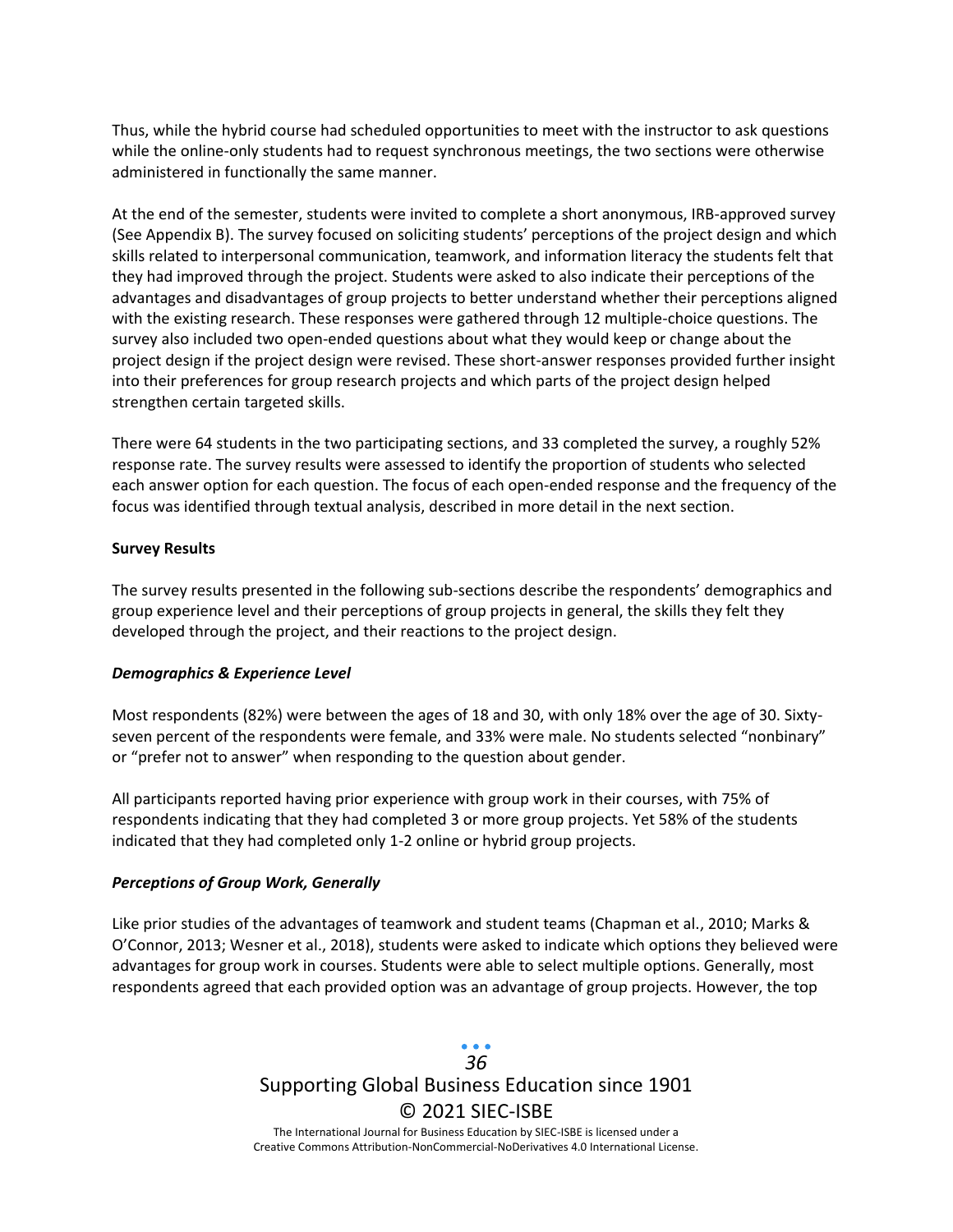two selected options tied for first place, with a 6 percentage-point advantage over the third-place option. Figure 1 shows the proportion of students who selected each option.



When asked a similar multiple-selection question about the disadvantages of group work, student respondents indicated that differing work habits (88%) and communication issues (76%) were the two main disadvantages of group work in courses. The other four disadvantages were selected by 48-55% of the respondents, as shown in Figure 2.



Regarding grading, students overwhelmingly preferred to individual grades (66%), while 36% indicated a preference for a combination of instructor and peer evaluation grading. Surprisingly, one respondent indicated a preference to be graded only by peer evaluation. Zero students indicated a preference for team grades.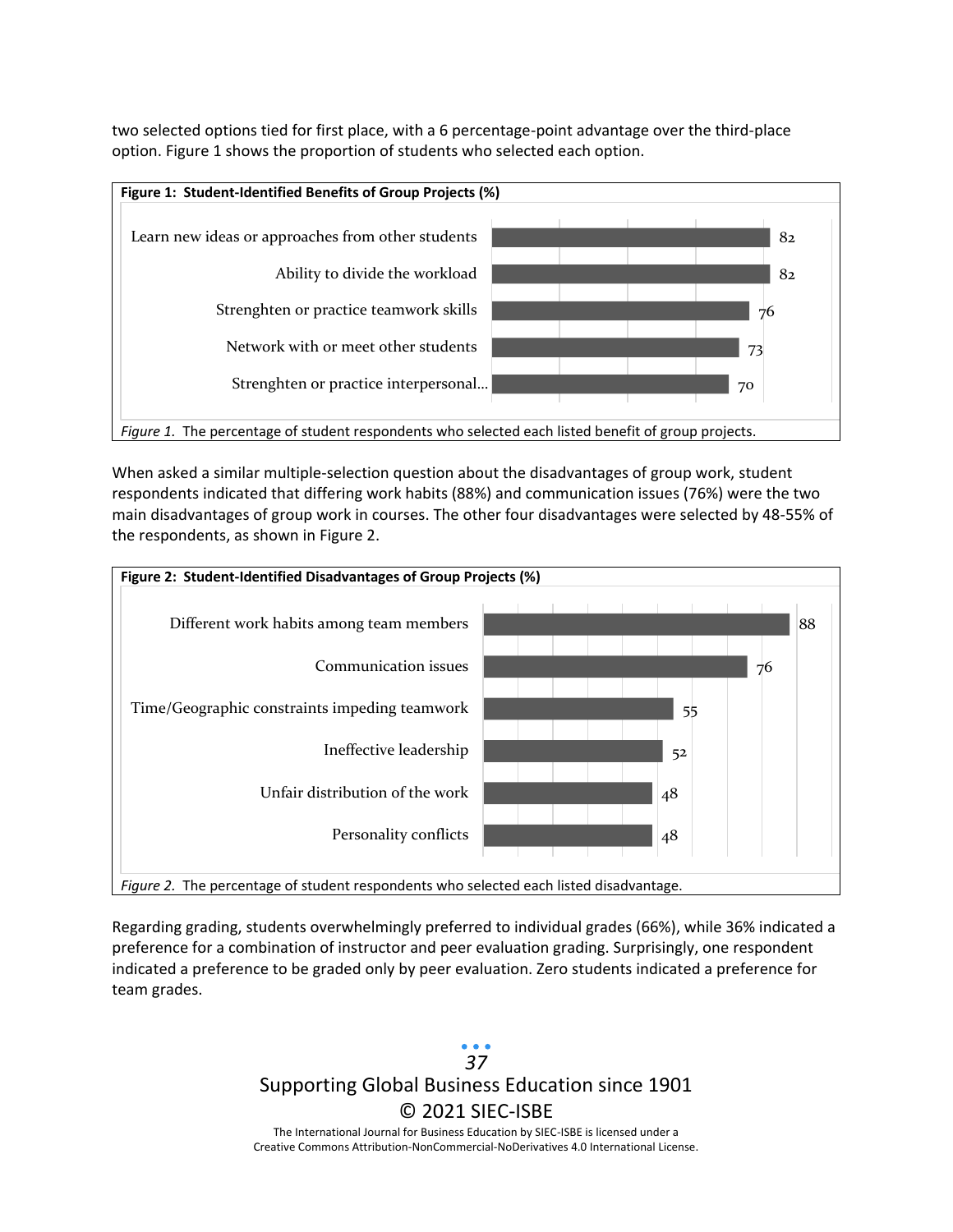#### *Perceptions of Skill Development through the Research Workgroup*

The research workgroups and associated assignments were designed to develop students' interpersonal communication, teamwork, and information literacy skills while responding to students' preferences and concerns. The survey included a set of three questions that asked students to indicate which skills in each of those categories they felt that they improved through the research workgroup projects. The selection options for each question were developed using key concepts and terms covered in the course lectures and textbook chapters (Cardon, 2018) associated with each skill to ensure that students understood the tasks and sub-skills related to the primary skill in question.

Within interpersonal communication, the skills that students most frequently indicated that they improved were their ability to clarify and answer questions for others (84%) and to communicate via written messages (66%). The other five skills were selected by only 19-34% of the participants: accommodate personality differences (34%); listen effectively (31%); self-regulate one's emotions (28%); communicate via audio/visual channels (19%); and resolve miscommunications (19%).

Among the teamwork skills, the three most frequently selected improved skills were providing relevant contributions (78%), giving constructive feedback (75%), and taking initiative (66%). The other four skills were selected by about half or fewer of the respondents: coordinating work with others (53%), collaborating with others to complete tasks or solve problems (47%), providing demonstrations to others (34%), and motivating others (31%).

Most students indicated that they improved most of the listed information literacy skills. Almost all the respondents (91%) indicated that they improved their ability to find credible sources. Similarly, most students indicated improvement in their ability to use sources to support their claims (84%), use multiple sources to support their claims (75%), evaluate sources (75%), and identify themes across multiple sources (63%). The information literacy skill that the fewest students selected was "visualizing evidence" (e.g., using figures or tables), with only 59% believing they improved their ability with this skill.

#### *Student Perceptions of the Research Workgroup Project Design*

Almost half of the student respondents (49%) felt that the research workgroup design for group work in courses was better than other projects they had completed, while 42% felt that the research workgroup was about the same as their other group projects. One student indicated that it was worse than other group projects, and one other student indicated that they had not completed other group projects. One respondent did not answer this question.

Students were asked two short-answer questions in which they indicated first which aspects of the research workgroup project should be kept if the projects were adjusted and second, what changes should be made. All survey respondents (33) left a brief response for each question, with responses ranging in length from a brief fragment to five sentences. For each question, some responses were eliminated from the analysis due to unclear phrasing or identification of aspects related to other

## Supporting Global Business Education since 1901 © 2021 SIEC-ISBE The International Journal for Business Education by SIEC-ISBE is licensed under a *38*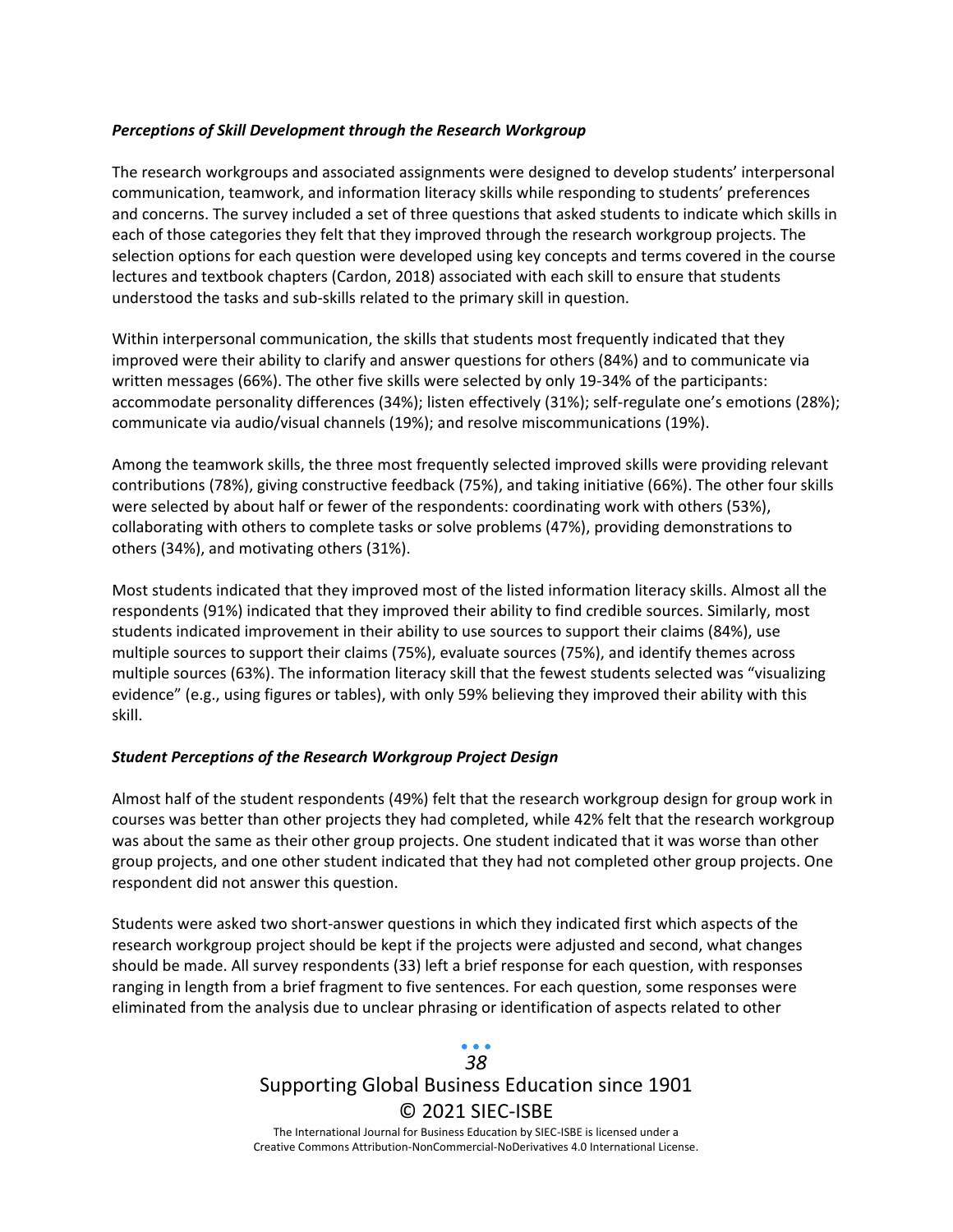projects or parts of the course. Thematic analysis was used to analyze the students' short-answer responses. Through thematic analysis, first, key ideas are identified in written responses. For example, responses like "individual grades" and "The grades of the individuals should still be graded independently from others and based on their merits" were labeled with the key idea "Grading." Subsequent rounds of review are then used to identify related ideas that form the trend categories (Starks & Trinidad, 2007; Creswell, 2008; Nowell et al., 2017). For example, key ideas like "required professor check-in," "faculty assigned roles," and "provide assignment samples" were combined into the "More Faculty Guidance" trend category.

When asked which aspects of the research workgroups should be kept if the design were to be changed, nine aspect categories were identified from 32 identified aspects in 30 student responses (See Figure 3). Students overwhelming recommended that the individual grading (9 comments) and distribution of the research workload (8 comments) be retained if the project were changed. Each of the following aspect categories was mentioned by three students: group size, shared submission locations for activities (e. g. source annotations), and peer review activities. Keeping the peer evaluation aspect and the selfselection into groups aspect were also each identified by two students. Finally, one student indicated that the timeline for all relevant projects should be retained, and another student recommended that no changes be made. Three responses were eliminated from the analysis; one was unclear, and the other two identified aspects specific to their group rather than to the project (e. g. "my group members were very good").



## Supporting Global Business Education since 1901 © 2021 SIEC-ISBE The International Journal for Business Education by SIEC-ISBE is licensed under a *39*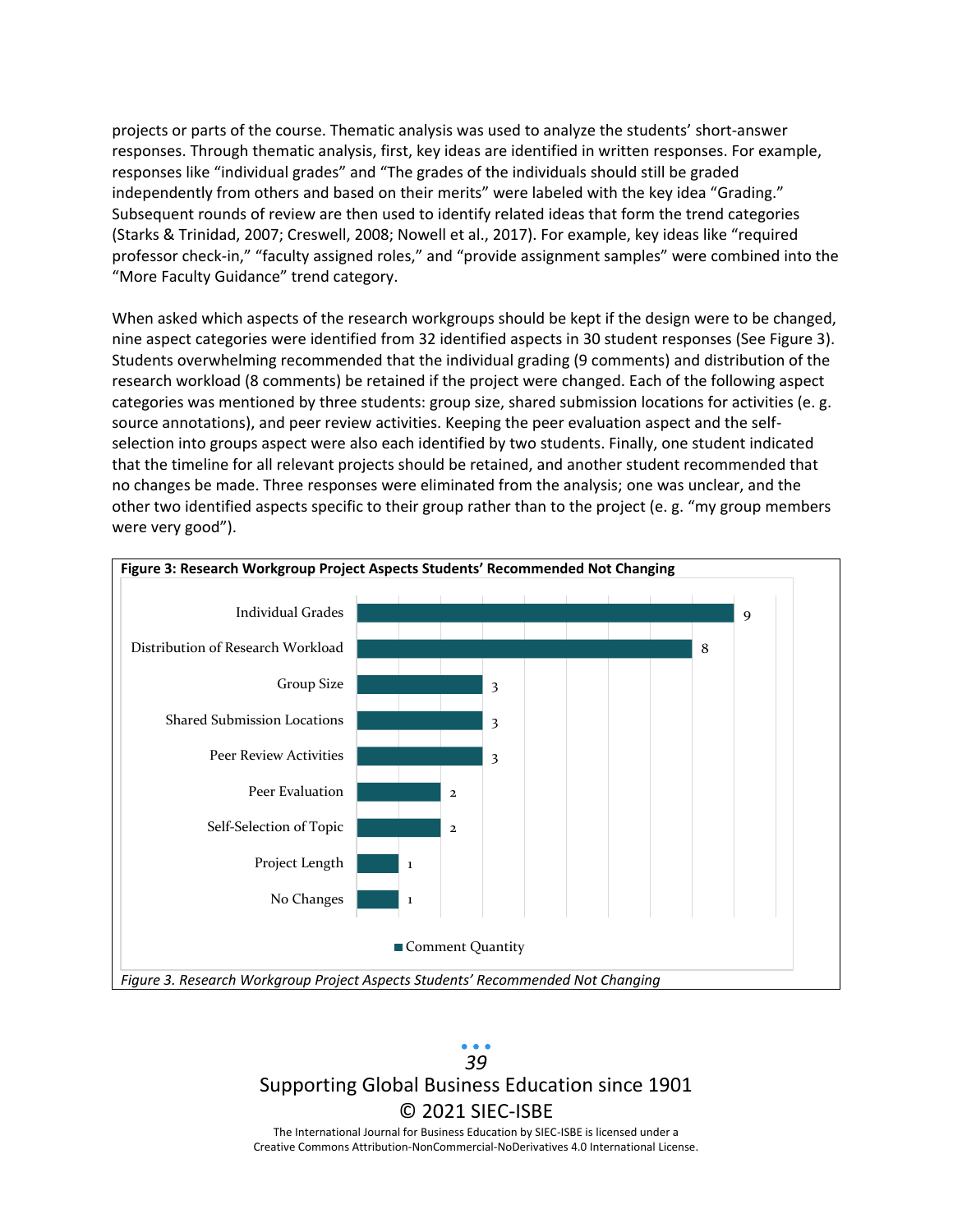Analysis of the 33 responses recommending adjustments to the research workgroup project resulted in 31 identified comments that were categorized into eight recommendation themes. Two responses were eliminated because one recommended no changes and the other was too vague for its recommendation to be interpreted ("interpersonal skills"). The most common recommendation theme was to require more group interaction, with 13 comments suggesting more required group communication, peer review, or general interaction. All other categories received four or fewer comments recommending the identified change. Figure 4 shows the frequency of comments recommending each kind of change to the project design.



Overall, these results offer insight into how the research workgroup project design supported students' skill development and the extent to which it met their expectations and preferences for researchintensive group projects. The implications of these results are discussed in the following section.

#### **Discussion**

This course project was designed with two broad goals in mind: 1) strengthen students' employerdesired career readiness skills and 2) leverage student preferences and mitigate their concerns regarding group work. As noted previously, the survey therefore aimed to gain insight into students' perceptions about how well the project achieved these goals.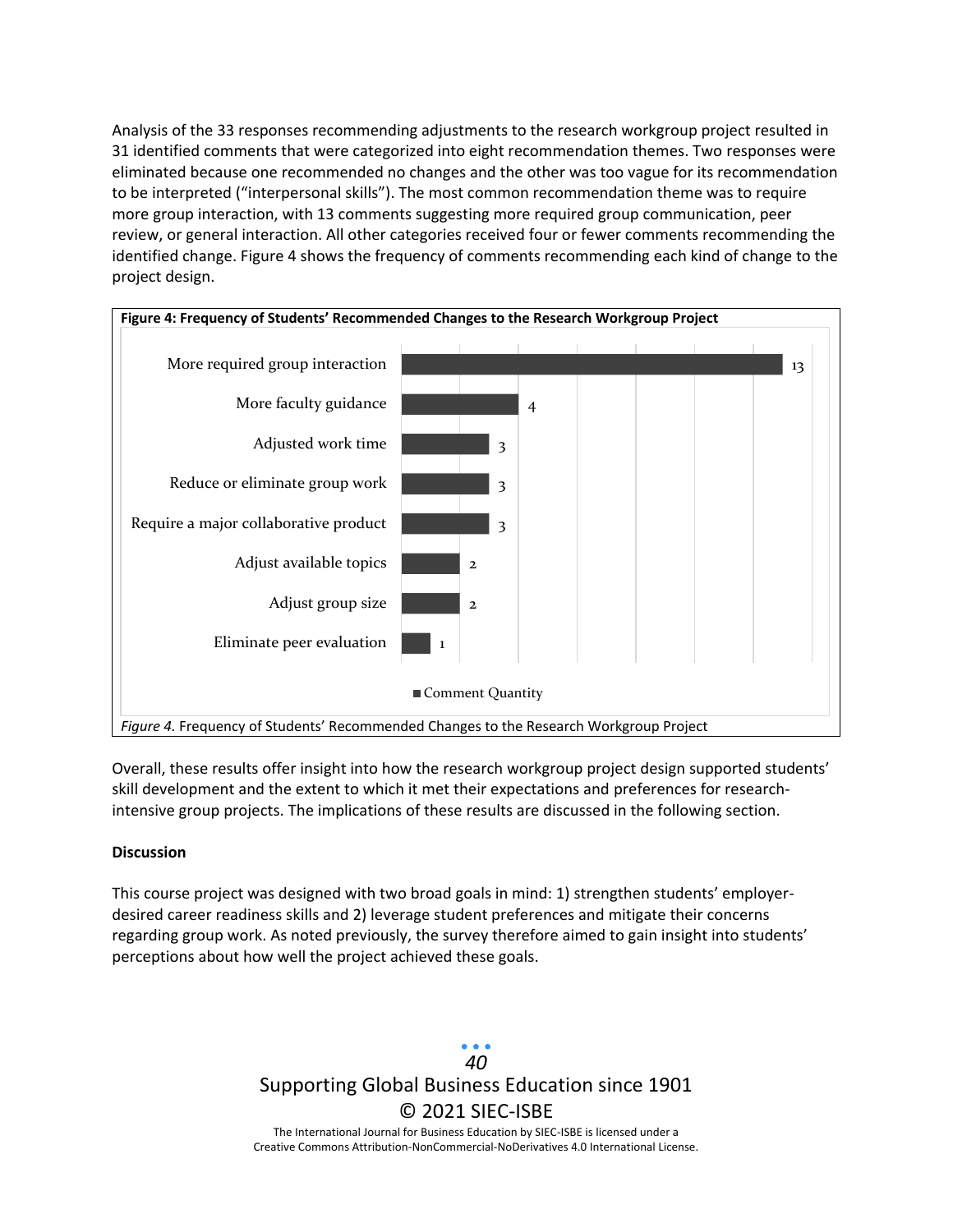In response to the first broad goal, the workgroup projects and the survey focused on three skills in particular: interpersonal communication, teamwork, and information literacy skills. Students' survey responses showed that they perceived much more development of their information literacy skills than their interpersonal communication and teamwork skills. Five of the six information literacy skills were selected by 60% or more of the respondents, and the sixth related skill was selected by 59%: ability to find credible sources (91%), use sources to support claims (84%), use multiple sources with support a claim (75%), evaluate sources (75%), identify themes across sources (63%), and visualizing evidence (59%).

These results reinforce earlier findings that research projects, particularly projects that allow online searches and a variety source types, can be helpful for improving business students' information literacy skills (Bauer, 2018; Lucinescu, 2018; RUSA, 2019). These information literacy skills also overlap with many of the critical thinking skills described by business educators and employers (Conley & Gill, 2011; Cyphert & Lyle, 2016; Solokoff, 2012) because they involve critical evaluation, argument analysis, extrapolation of information, and argument development (Liu et al., 2014).

In contrast, the students did not perceive particularly notable improvements in their interpersonal communication and teamwork skills. Less than 35% of the respondents selected five of the interpersonal communication skills: accommodating personalities (34%), active listening (31%), regulating emotions (28%), resolving conflict (19%), and communicating via audiovisual channels (19%). Similarly, fewer than 55% of the respondents indicated improvement in four of the seven teamwork skills: coordinating work (53%), collaboratively solving problems (47%), providing helpful demonstrations (34%), and motivating others (31%). Yet, existing research about the value of group projects in business courses indicates that such projects should improve interpersonal communication and teamwork skills, such as collaboration, social interaction, coordination, and emotional regulation (e.g., Betta, 2016; Hansen, 2006; Sigmar et al., 2012). The discrepancy between the skills that should have been strengthened through the project and those that students' felt were improved is likely the result of the project design. The project was designed to minimize research-supported complications of groupwork, such as unfair workload distribution, unfair grading, and social loafing (Brandyberry & Bakke, 2006; Lee et al., 2016; Marks & O'Connor, 2013). Against the intentions, the design seemed to facilitate students' ability to avoid practicing rather than developing their interpersonal communication and teamwork skills. The students' responses to survey questions about the project design offer insight into why these skills were not as effectively developed.

In response to questions about the workgroup project design, students showed a strong appreciation of certain aspects that align with the research on student preferences for group projects and aspects the mitigate student concerns. Overall, nearly all students also indicated that the research workgroups were better than (48%) or as good as (42%) other group projects. Their appreciation of certain aspects can be seen in both the closed- and open-ended questions.

Like students in previous studies (Chapman et al., 2010; Marks & O'Connor, 2013), these students' survey responses indicated that some of the strongest benefits of group projects are learning from peers (82%) and workload distribution (82%). These two benefits strongly informed the design of the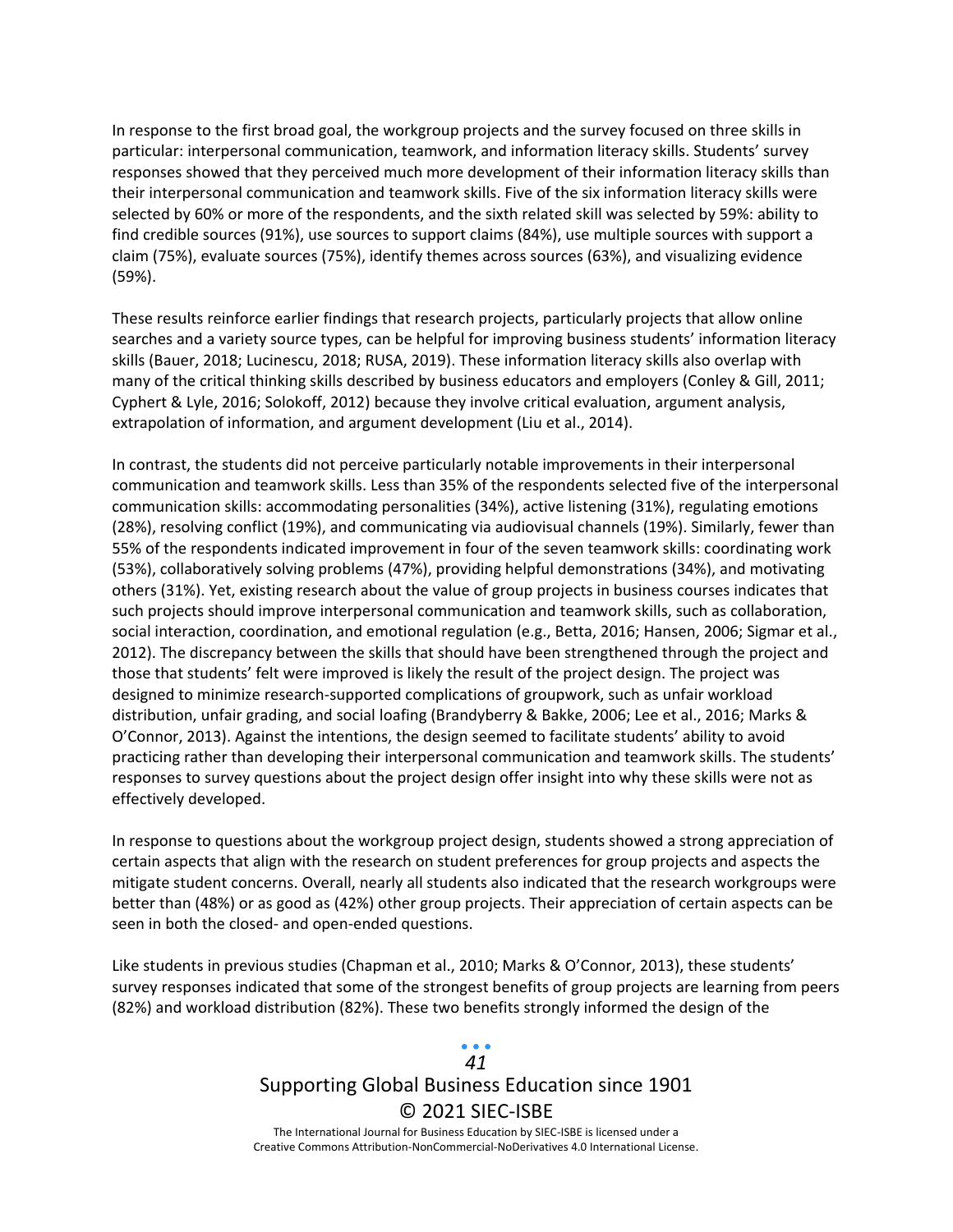collaborative source collection product created in the first phase of the project that was used as the foundation for the independent report and multimodal message. Correspondingly, students' short answer responses related to these benefits focused on the initial source collection product. For example, one student wrote, "… Dividing the sources between each member really helped with the workload. This is probably my favorite part of this research. It is effective and less stressful." Students also indicated they felt they were able to learn from their group members, such as one respondent who wrote, "I think it is very effective to have multiple people in groups because it allows for different sources and ideas to be shared." Students' appreciation for the research workload distribution also reinforces earlier findings that students' find research to be a daunting process (Detmering & Johnson, 2012; Wojahn et al., 2016) and that scaffolded, low-stakes assignments can help students more effectively complete such assignments (Austin et al., 2020; Stewart-Mailhiot, 2014).

Students' responses to the project design questions showed that the research workgroup design did mitigate some common student complaints about group projects, namely unfair grading and social loafing (Brandyberry & Bakke, 2006; Marks & O'Connor, 2013). Like students in prior studies (Marks & O'Connor, 2013; Fittipaldi, 2020; Wesner et al., 2018), these students indicated a preference for and appreciation of individual grades in group work. Sixty-one percent of the students selected individual grading as their preference for all group projects, and 28% wrote that the individual grades aspect of the research workgroups should be retained in their short answer responses. Students also suggested that the collaborative source pool and individual grading aspects were effective ways to mitigate social loafing, such as in this short answer response, "By having a submission area for each student it eliminated the issue where if one person does not participate the group is not harmed."

Although students appreciated learning from their peers while earning independent grades, the students' responses to the two short-answer questions offer insight into why they did not feel that their interpersonal communication and teamwork skills were significantly improved. Responses to both what should be kept and what should be changed about the project design indicated that group interaction was a desired feature. Of the aspects that students recommended keeping, four aspects (53% of the comments) related to group interaction: sharing of the research workload, group size, shared submission locations, and peer review. For example, one student explained that "Peer reviewing major assignments is very effective and asking questions about what the other students might want to know about the topic really helps a student get deeper into their topic." Correspondingly, students' recommendations for change to the research workgroup projects suggested changes that would require more group member interaction, such as team meetings and peer review, and the addition of a major collaborative project. Together these two categories account for 52% (16 comments) of the recommended changes. Despite common faculty anecdotes that students are resistant to group work (Betta, 2016; Wesner et al., 2018), these survey responses and prior research (Chapman et al., 2010) suggest that students value group projects.

Students' suggestions also signal that more group interaction may have helped them strengthen the interpersonal communication and teamwork skills that require more interaction between members. The interpersonal communication and teamwork skills that students did feel that they improved tended to be the ones that could be completed asynchronously or independently. For example, the only two

## Supporting Global Business Education since 1901 © 2021 SIEC-ISBE The International Journal for Business Education by SIEC-ISBE is licensed under a *42*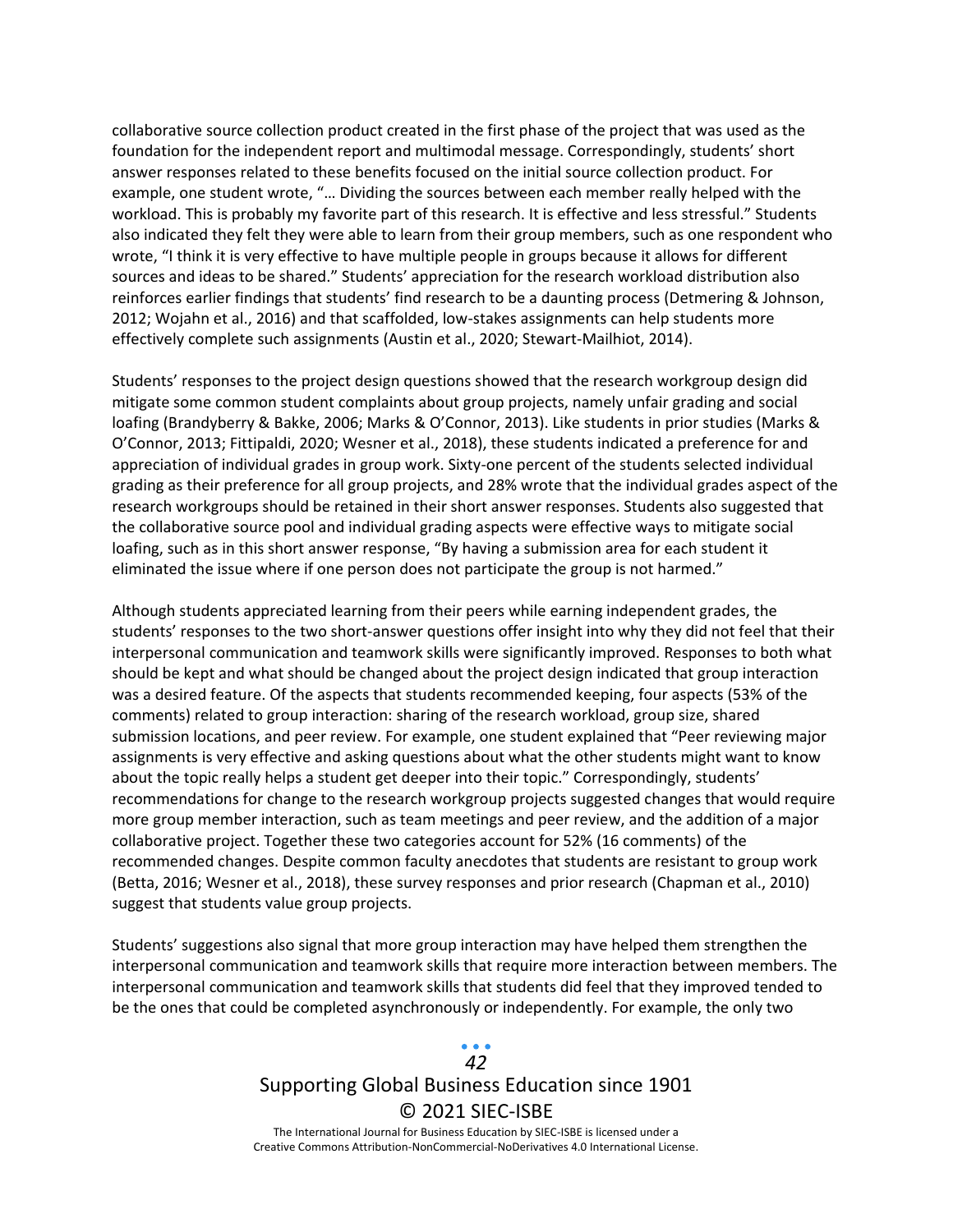interpersonal skills that two-thirds or more of the students indicated that they improved were clarifying their understanding by asking questions and communicating via written messages. Many student groups established group text or chat threads on independent applications, and these platforms seemed to be the primary way that they interacted with one another outside of assignments submitted within their LMS group tools. The other five interpersonal skills that received fewer selections (34% or less) would require more synchronous interaction: accommodating personalities, active listening, emotional regulation, resolving conflict, and communicating via audio-visual channels. While responses were slightly more promising regarding improved teamwork skills, the team skills that students felt they improved most were also typically individual skills: providing effective contributions (78%), providing constructive feedback and support (75%), and taking initiative (66%). While teamwork skills that require more member interaction, such as providing demonstrations or collaboratively completing tasks, were selected by less than 50% of the respondents.

Again, students' self-selected improved skills and their short-answer responses provide insight into why students' felt that they strengthened more information literacy skills than interpersonal communication and teamwork skills. The design of the research workgroup project was developed to provide students the ability to work independently in a way that would be helpful to their group members. The required group interaction was minimal and primarily completed through independent contributions to the shared source pools, a few group discussion boards, and one peer review activity. Other peer review interactions were incentivized through extra credit, but no teams submitted proof of such interactions. The project phases were designed this way to address established student concerns about unfair grading and difficulty coordinating work times (Chapman et al., 2010; Fittipaldi, 2020; Marks & O'Connor, 2013). The unintended consequence of the design was that students did feel the project helped strengthen their interpersonal or teamwork skills, a perception reinforced in their multiple-selection and shortanswer responses.

#### **Recommendations, Limitations, and Future Research**

The research workgroup project design is effective for improving students' information literacy skills and related critical thinking skills. The project design also effectively mitigates students' concerns with both research and group projects. However, the students' survey responses suggest that this project's design is not as effective for improving interpersonal and team communication skills in its current form. To target these employer-desired skills, the project design should involve more structure and interaction requirements, not merely extra credit incentives, to motivate students to practice those skills. Before implementing this project in a course, two general recommendations should be considered: focus the project's targeted skills and/or add more structured, required group member interaction. The simplest recommendation is to re-evaluate the project's target skills. As previously described, employerdesired skills, like critical thinking, often refer to a collection of related skills. This project aims to strengthen information literacy, interpersonal communication, and teamwork skills in a course that focuses on professional communication skills. Reducing the project's targeted skills could establish more reasonable expectations for students' skill development. For example, this project could be designed to focus only on information literacy and communication.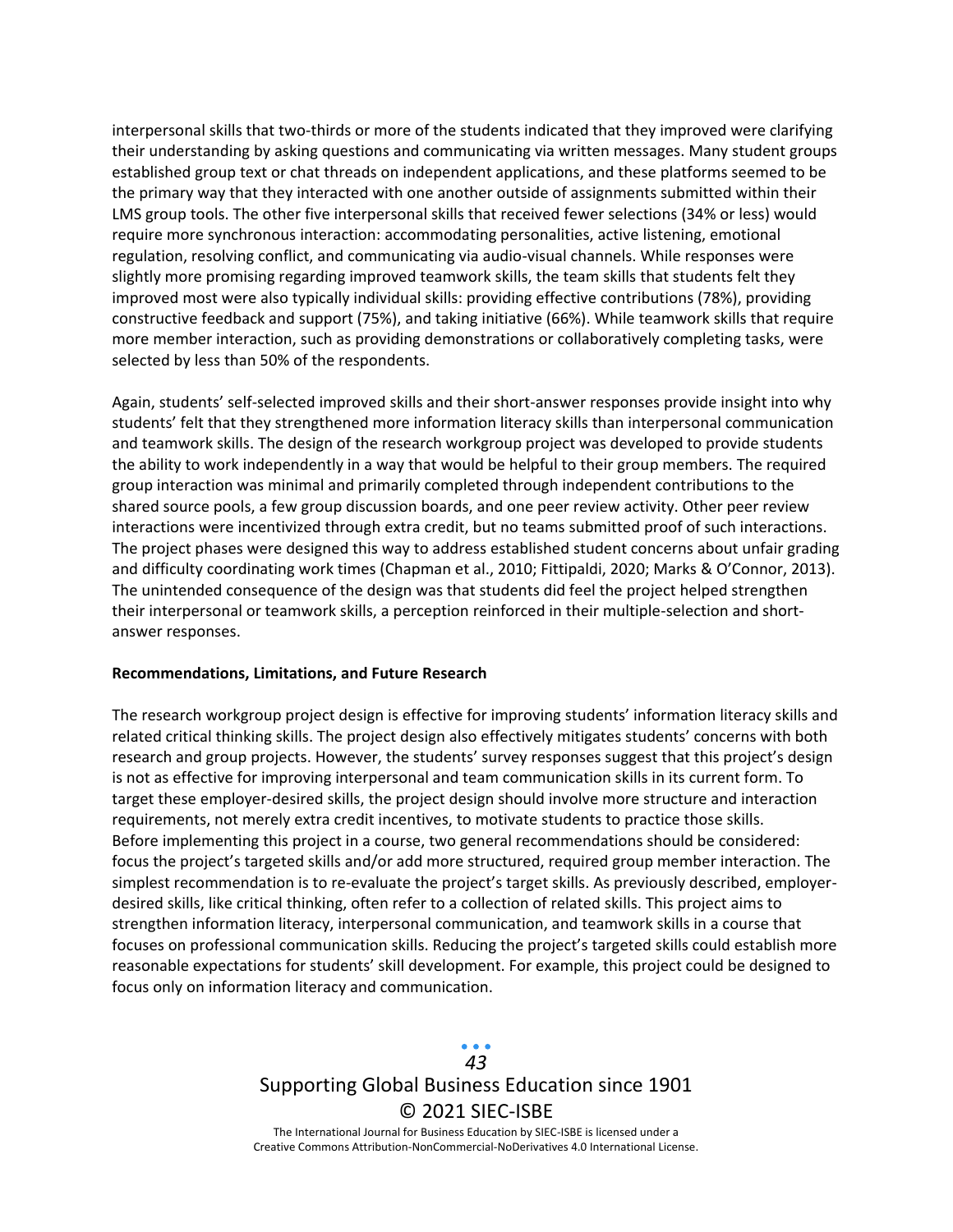If the project does target interpersonal communication and teamwork skills, more structure and interaction requirements should be incorporated. A professor might require a team contract, scheduled updates, and interactions with the professor and with the team to promote team cohesion as opposed to a group of individual actors (Fittipaldi, 2020; Hansen, 2016; Lee et al., 2016; Wesner et al., 2018). More interaction could also be incorporated into the supporting and major assignments. For example, peer review of source annotations, drafts, and more could be required throughout the project phases. Or, the report could be reimagined as a collaborative report in which each student's contribution is still graded independently. Adding more structured and required interactions would raise the stakes on member contribution to shared efforts while still minimally impacting an individual student's project or final grades. It would be important to remember that adding more required interaction and collaborative assignments will reduce the extent to which the research workgroup design mitigates students' concerns about unfair grading, time constraints, and social loafing members in group projects (Brandyberry & Bakke, 2006; Lee et al., 2016; Marks & O'Connor, 2013).

While the students' survey results offer useful considerations for the development of group projects that strengthen employer-desired skills, there are some limitations. While the project design is significantly informed by the skills that employers indicate are desirable, it is also strongly informed by research regarding students' self-reported preferences about group projects (e.g., Fittipaldi, 2020). The survey discussed herein follows this precedent by asking students to self-report their skill development and reactions to the project design. The privileging of student preference is based on this author's beliefs and experiences that lower student resistance leads to more engaged students who in turn learn more. As scholars have noted, though, students' self-reporting of learning and preferences does not necessarily reveal their actual level of learning as might be measured by objective instruments (Thom, 2020). A further limitation is the small size of the reported sample, two sections of students with 33 students (52%) responding to the survey. Thus, generalization of these results is not advisable.

Nevertheless, surveys of employers and advocacy groups led by business professionals will undoubtedly continue to advocate for business education curricula that develops students' career readiness skills. Organizations like the Partnership for 21<sup>st</sup> Century Skills (2008) and the National Association of Colleges and Employers (2019) argue that complex skills like critical thinking, communication, teamwork, and more are necessary for business professionals to succeed in a quickly changing, global economy. Future research should, thus, continue to investigate how such skills may be strengthened through course projects, with potential focus on testing the projects more students and using more objective learning outcome measurements.

#### **References**

Association to Advance Collegiate School of Business (AACSB). (2018). *2013 eligibility procedures and accreditation standards for business accreditation.* https://www.aacsb.edu/- /media/aacsb/docs/accreditation/business/standards-and-tables/2018-businessstandards.ashx?la=en&hash=B9AF18F3FA0DF19B352B605CBCE17959E32445D9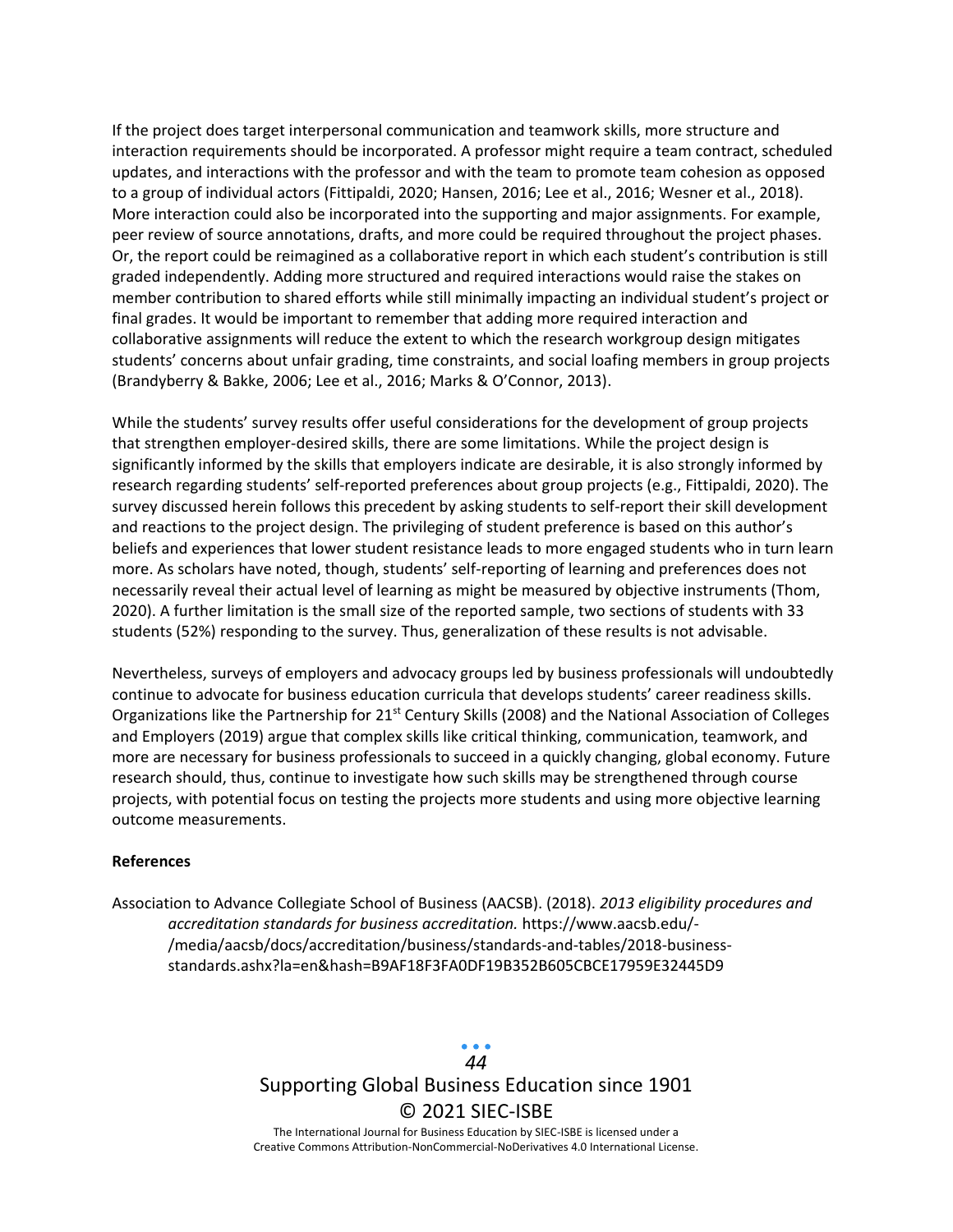- Association of College & Research Libraries (ACRL). (2011). *Information literacy competency standards for journalism students and professionals*. http://www.ala.org/acrl/sites/ala.org.acrl/files/content/standards/il\_journalism.pdf
- Association of College & Research Libraries (ACRL). (2015). *Framework for information literacy for higher education*. http://www.ala.org/acrl/sites/ala.org.acrl/files/content/issues/infolit/framework1.pdf
- Austin, T., Clark, L., Smith, A., Sigmar, L., & Mehta, G. (2020). Doing business with Bruner: Scaffolding for success in evidence-driven business communication. *Journal of Research in Business Information Systems, 12*(12), 115-141. http://www.abis-fbd.org/wp-content/uploads/2020/03/JRBIS-2020.pdf
- Bacon, D. R., Stewart, K. A., & Silver, W. S. (1999). Lessons from the best and worst student team experiences: How a teacher can make the difference. *Journal of Management Education, 23*(5), 467-488. https://doi.org/10.1177%2F105256299902300503
- Betta, M. (2016). Self and others in team-based learning: Acquiring teamwork skills for business. *Journal of Education for Business, 91*(2), 69-74. http://dx.doi.org/10.1080/08832323.2015.1122562
- Brandyberry, A. A., & Bakke, S. A. (2006). Mitigating negative behaviors in student project teams: An information technology solution. *Journal of Information Systems Education, 17*(2), 195-209. http://jise.org/volume17/n2/JISEv17n2p195.html
- Bauer, M. (2018). Ethnographic study of business students' information-seeking behavior: Implications for improved library practices. *Journal of Business & Finance Librarianship, 23*(1), 1-10. https://doi.org/10.1080/08963568.2018.1449557
- Campbell, C. L., Jr. & Kresyman, S. (2015). Aligning business and education: 21<sup>st</sup> Century skill preparation. *e-Journal of Business Education & Scholarship of Teaching, 9*(2), 13-27. http://ejbest.org/upload/eJBEST\_Campbell\_Kresyman\_-\_9(2)\_2015.pdf
- Cardon, P. W. (2018). *Business communication: Developing leaders for a networked world (3 edition)*. McGraw Hill Education.
- Chapman, K. J., Meuter, M. L., Toy, D., & Wright, L. K. (2010). Are student groups dysfunctional? Perspective from both sides of the classroom. *Journal of Marketing Education, 32*(1), 39-49. https://doi.org/10.1177%2F0273475309335575
- Cimatti, B. (2016). Definition, development, assessment of soft skills and their role for the quality of organizations and enterprises. *International Journal for Quality Research, 10*(1), 97-130. https://doi.org/10.18421/IJQR10.01-05

## *45*

# Supporting Global Business Education since 1901 © 2021 SIEC-ISBE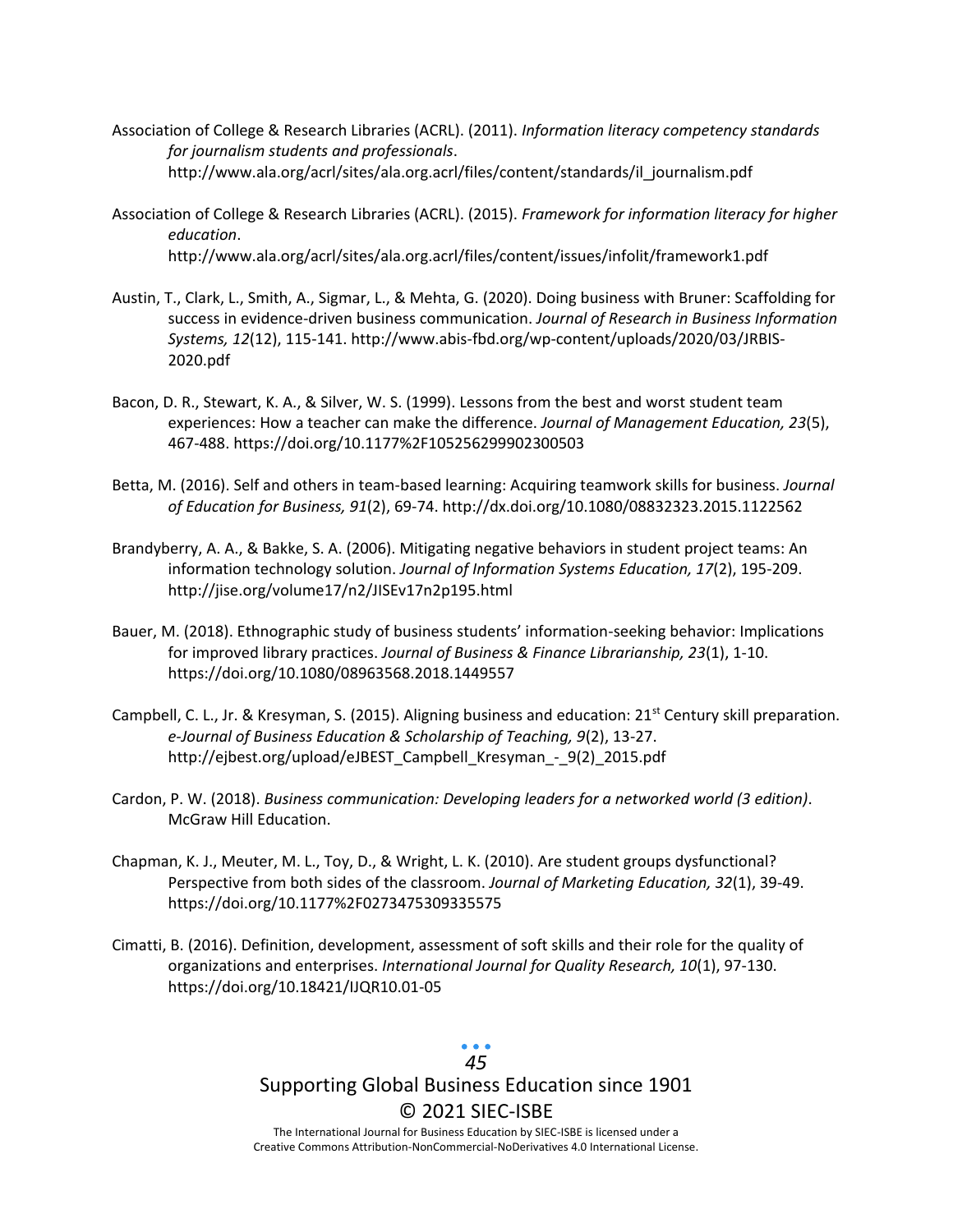- Conley, T. M. & Gil, E. L. (2011). Information literacy for undergraduate business students: Examining value, relevancy, and implications for the new century. *Journal of Business & Finance Librarianship, 16*, 213-228. https://doi.org/10.1080/08963568.2011.581562
- Creswell, J. W. (2008). *Research design: Qualitative, quantitative, and mixed methods approaches (3rd ed.)*. SAGE Publications, Inc.
- Cyphert, D. & Lyle, S. P. (2016). Employer expectations of information literacy: Identifying the skills gap. In B. J. D'Angelo, S. Jamieson, B. Maid, & J. R. Walker (Eds.), *Information Literacy: Research and Collaboration across Disciplines* (pp. 51-76). The WAC Clearinghouse, University Press of Colorado. https://doi.org/10.37514/PER-B.2016.0834.2.03
- Detmering, R. & Johnson, A. M. (2012). "Research papers have always seemed very daunting": Information literacy narratives and the student research experience. *Libraries & the Academy, 12*(1), 5-22. http://dx.doi.org/10.1353/pla.2012.0004
- Fittipaldi, D. (2020). Managing the dynamics of group projects in higher education: Best practices suggested by empirical research. *Universal Journal of Education Research, 8*(5), 1778-1796. https://www.hrpub.org/journals/article\_info.php?aid=9141
- Hansen, D. E. (2016). Cohesion in online student teams versus traditional teams*. Journal of Marketing Education, 38*(1), 37-46. https://doi.org/10.1177%2F0273475315594463
- Hansen, R. S. (2006). Benefits and problems with student teams: Suggestions for improving team projects. *Journal of Education for Business, 82*(1), 11-19. https://doi.org/10.3200/JOEB.82.1.11- 19
- Hart Research Associates. (2018). *Fulfilling the American dream: Liberal education and the future of work*. Association of American Colleges and Universities. https://www.aacu.org/sites/default/files/files/LEAP/2018EmployerResearchReport.pdf
- Katz, I. R., Haras, C. & Blaszczynski, C. (2010). Does business writing require information literacy? *Business Communication Quarterly, 73*(2), 135-149. https://doi.org/10.1177%2F1080569910365892
- Klusek, L. & Bornstein, J. (2006). Information literacy skills for business careers: Matching skills to the workplace. *Journal of Business & Finance Librarianship, 11*(4), 3-21. https://doi.org/10.1300/J109v11n04\_02
- Koppenhaver, G. D. & Shrader, C. B. (2003). Structuring the classroom for performance: Cooperative learning with instructor-assigned teams\*. *Decision Sciences Journal of Innovative Education, 1*(1), 1-21. https://doi.org/10.1111/1540-5915.00002

## *46*

# Supporting Global Business Education since 1901 © 2021 SIEC-ISBE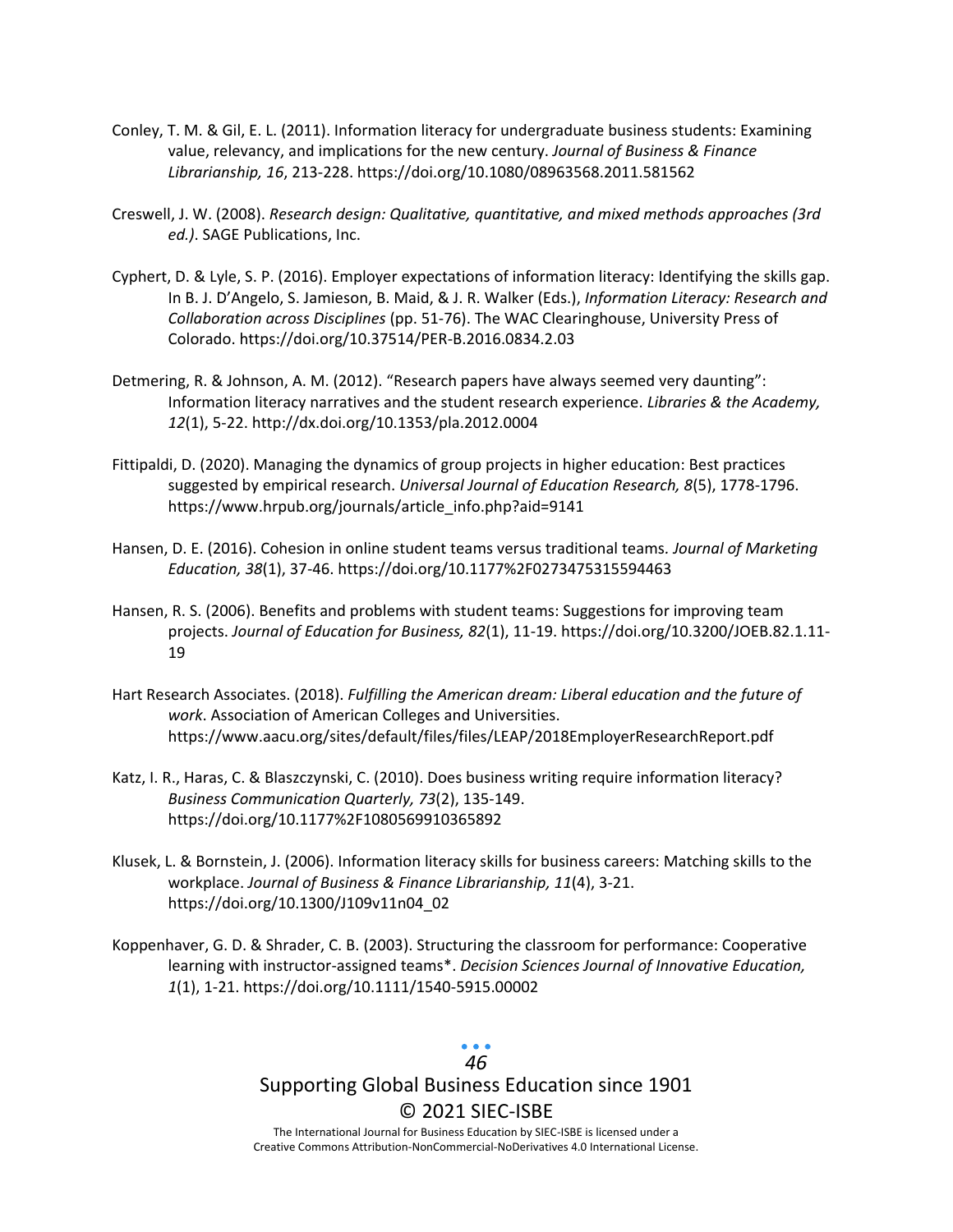- Lai, E. R. (2011). *Critical thinking: A literature review.* Pearson Research Report. http://images.pearsonassessments.com/images/tmrs/CriticalThinkingReviewFINAL.pdf
- Lee, S. H., Smith, D., & Sergueeva, K. (2016). What do students think about group work in business education? An investigation into the benefits, challenges, and student-suggested solutions. *Journal of Education for Business, 91*(7), 380-386. http://dx.doi.org/10.1080/08832323.2016.1237933
- Liu, O. L., Frankel, L., & Roohr, K. C. (2014). *Assessing critical thinking in higher education: Current state and directions for next-generation assessment.* ETS Research Report Series. https://files.eric.ed.gov/fulltext/EJ1109287.pdf
- Lucinescu, A. (2018). The relevance of critical thinking for the online search in education contexts. *eLearning and Software for Education International Scientific Conference Proceedings, 4*, 455- 462*.*  https://proceedings.elseconference.eu/index.php?paper=3740eaf2b460d219197cd0b3a8b9736 b
- Marks, M. B., & O'Connor, A. H. (2013). Understanding students' attitudes about group work: What does this suggest for instructors of business? *Journal of Education for Business, 88*, 147-158. https://doi.org/10.1080/08832323.2012.664579
- Mezick, E. M. & Hiris, L. (2016). Using rubrics for assessing information literacy in the finance classroom: A collaboration. *Journal of Business & Finance Librarianship, 21*(2), 95-113. http://dx.doi.org/10.1080/08963568.2016.1169970

National Association of Colleges and Employers (NACE). (2019). *Job outlook 2020*.

- National Business Education Association. (2020). *National standards for business education: What students should know and be able to do in business, 2020 edition.*  https://nbea.org/store/viewproduct.aspx?id=16950978
- Nowell, L. S., Norris, J. M., White, D. E., & Moules, N. J. (2017). Thematic analysis: Striving to meet the trustworthiness criteria. *International Journal of Qualitative Methods, 16*, 1-13. https://doi.org/10.1177%2F1609406917733847
- Partnership for 21<sup>st</sup> Century Skills. (2008). 21<sup>st</sup> Century skills, education, & competitiveness. https://files.eric.ed.gov/fulltext/ED519337.pdf
- Reference and User Services Association (RUSA). (2019). Business Research Competencies. www.ala.org/rusa/sites/ala.org.rusa/files/content/resources/guidelines/business-researchcompetencies.pdf

## *47*

# Supporting Global Business Education since 1901 © 2021 SIEC-ISBE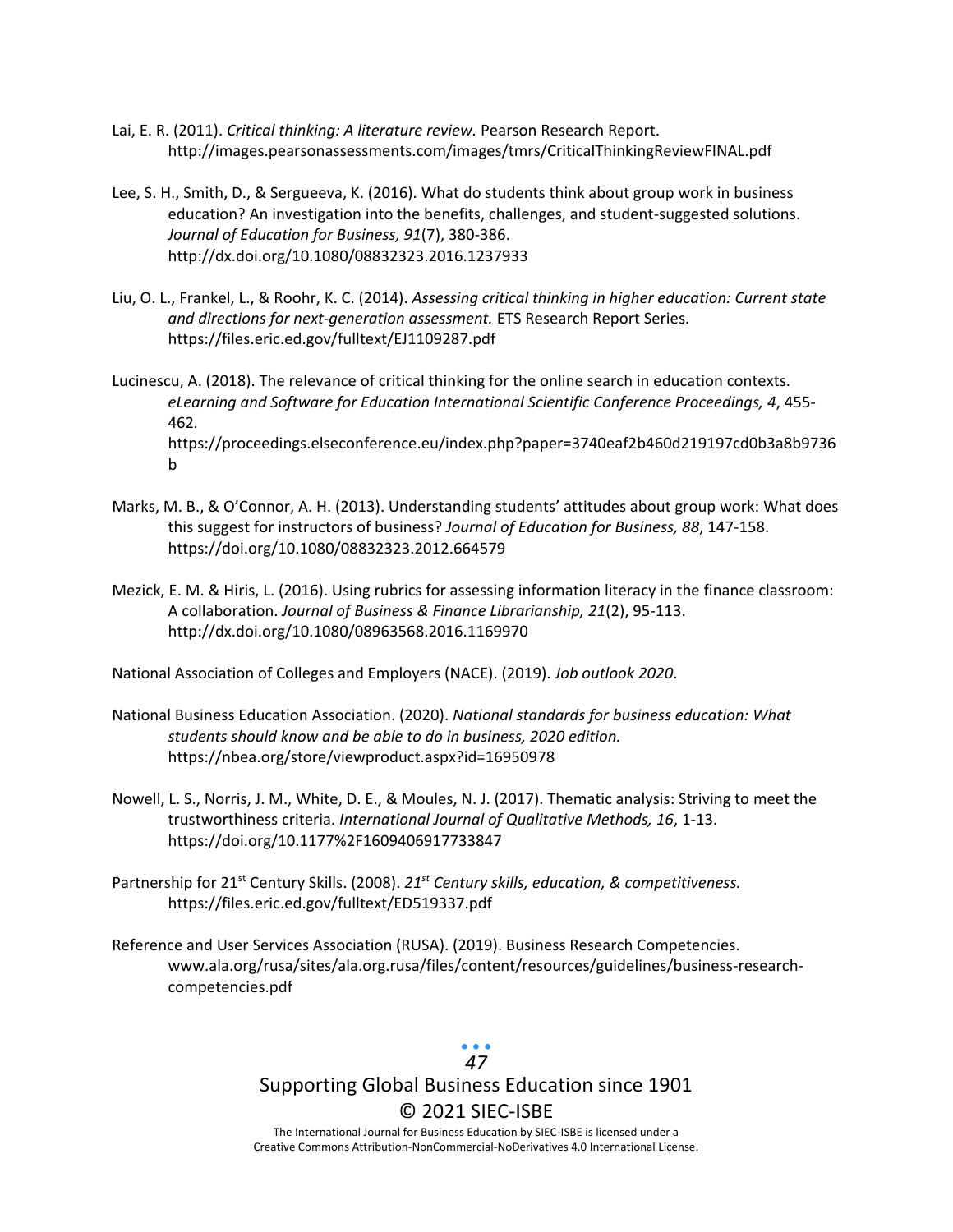- Rempel, H. G., Buck, S., & Deitering, A. (2013). Examining student research choices and processes in a disintermediated searching environment. *portal: Libraries and the Academy, 13*(4), 363-384. https://doi.org/10.1353/pla.2013.0036
- Robles, M. M. (2012). Executive perceptions of the top 10 soft skills needed in today's workplace. *Business Communication Quarterly, 75*(4), 453-465. https://doi.org/10.1177%2F1080569912460400
- Royo, A. J. (2019). Soft skills that employers are seeking. *Knowledge Exchange @ Southern: Faculty Works*, *6*. https://knowledge.e.southern.edu/facworks\_lang/6
- Sigmar, L. S., Hynes, G. E., & Hill, K. L. (2012). Strategies for teaching social and emotional intelligence in business communication. *Business Communication Quarterly, 75*(3),301-317. https://doi.org/10.1177%2F1080569912450312
- Starks, H. & Trinidad, S. B. (2007). Choose your method: A comparison of phenomenology, discourse analysis, and grounded theory. *Qualitative Health Research, 17*(10), 1372-1380. https://doi.org/10.1177%2F1049732307307031
- Solokoff, J. (2012). Information literacy in the workplace: Employer expectations. *Journal of Business & Finance Librarianship, 17,* 1-14. https://doi.org/10.1080/08963568.2011.603989
- Stewart-Mailhiot, A. E. (2014). Same song, different verse: Developing research skills with low stakes assignments. *Communications in Information Literacy, 8*(1), 32-42. https://doi.org/10.15760/comminfolit.2014.8.1.163
- Thom, M. (2020). Are group assignments effective pedagogy or a waste of time? A review of the literature and implications for practice. *Teaching Public Administration, 38*(3), 257-269. https://doi.org/10.1177%2F0144739420904396
- Thonney, T. & Montgomery, J. C. (2019). Defining critical thinking across disciplines: An analysis of community college faculty perspectives. *College Teaching, 67*(3), 169-176. https://doi.org/10.1080/87567555.2019.1579700
- Touloumakos, A. K. (2020). Expanded yet restricted: A mini review of the soft skills literature. *Frontiers in Psychology, 11*, 1-6. https://doi.org/10.3389/fpsyg.2020.02207
- Wesner, B. S., Smith, A. B., & Austin, T. L. (2018). Ready for action: Developing classroom teams to prepare students for the business world. *Administrative Issues Journal: Connecting Education, Practice, and Research, 8*(2), 119-137. https://files.eric.ed.gov/fulltext/EJ1204091.pdf
- Wojahn, P., Westbrock, T., Milloy, R., Myers, S., Moberly, M., & Ramirez, L. (2016). Understanding and using sources: Student practices and perceptions. In B. J. D'Angelo, S. Jamieson, B. Maid, & J. R.

## *48*

## Supporting Global Business Education since 1901 © 2021 SIEC-ISBE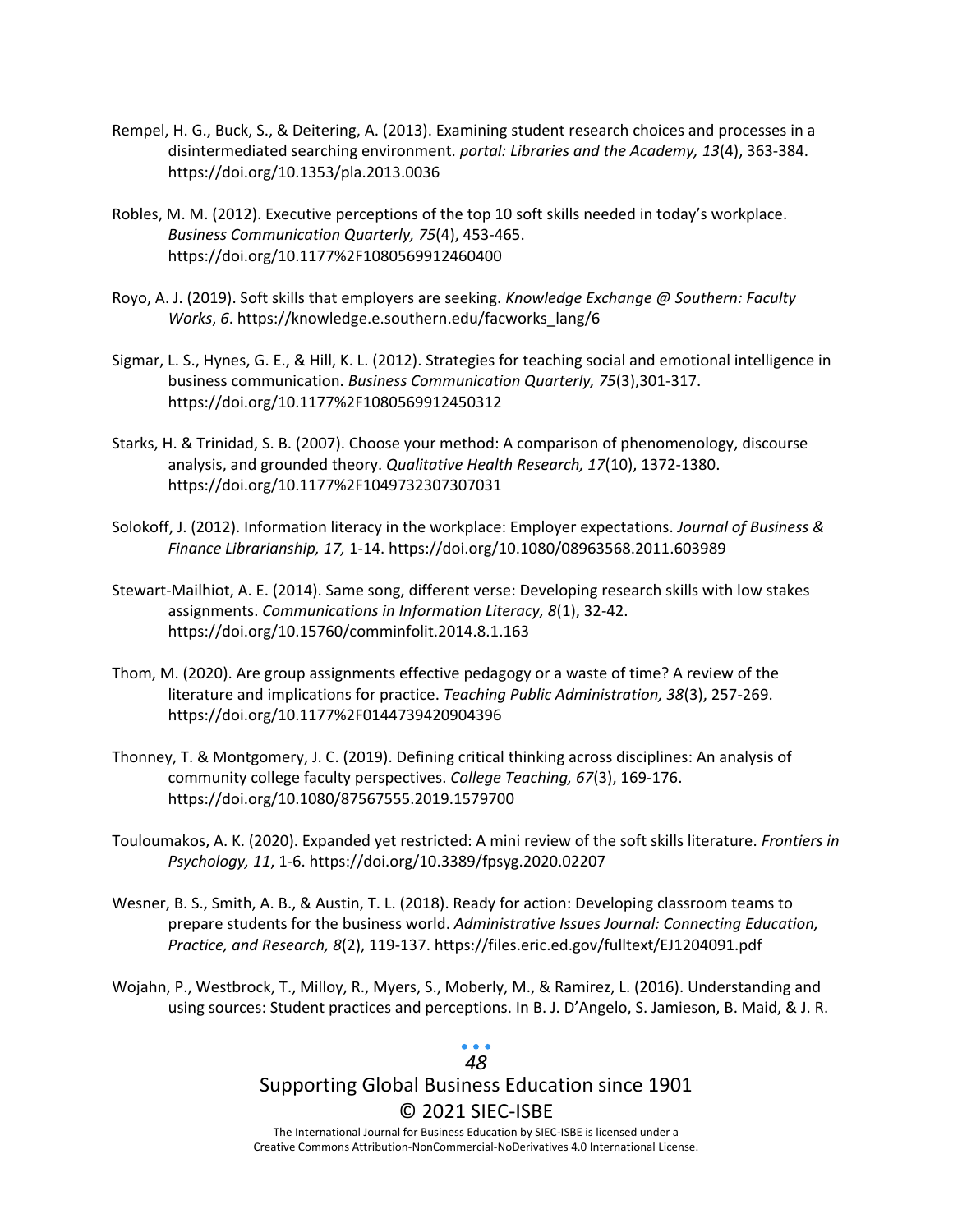Walker (Eds.), *Information Literacy: Research and Collaboration across Disciplines* (pp. 185-209). The WAC Clearinghouse, University Press of Colorado. https://doi.org/10.37514/PER-B.2016.0834.2.09

Wolfe, J. (2010). *Team writing: A guide to working in groups*. Bedford/St. Martin's.

#### **Appendix A – Research Workgroup Overview (Student Assignment Sheet)**

#### **Research Work Group Project Overview**

#### *Purpose & Overview*

One way that we demonstrate our competence is by including relevant, credible, and accurate information about a topic. In this project, you will add to your Professional, Clear, and Concise communication competencies by developing your skills in being Evidence-Driven.

In order to be Evidence-Driven, you need to be able to

- 1. use a variety of evidence types from quality sources and
- 2. incorporate, connect, and cite your evidence into your communication.

In this project, you will work in a "work group" to conduct research on a business communication topic. Together, your group will build a "pool" of credible sources related to your group's topic, and you will support each other as you compose individual evidence-driven reports.

#### *Imagined Scenario*

For this scenario, you will imagine that your group's supervisor asked your group to research a topic that the supervisor heard is a concern for companies who hire new graduates. Your supervisor wants to better understand the different aspects and implications of the topic. Therefore, your supervisor asked your group to research the topic and, individually, write reports summarizing different aspects of the topic that managers should understand—especially if those managers supervise entry-level employees.

#### *Learning Objectives*

After completing this project, you should be able to do the following tasks from the Course Objectives:

- Identify ethical, legal, cultural, & global issues affecting business communication
- Identify relevant, credible information to provide an overview of a business-related topic and support recommendations
- Apply analytical and problem-solving skills appropriate in business communication
- Demonstrate interpersonal and team communication skills to support others in their work goals
- Compose effective business messages that
	- o communicate complex information in a manner that is professional, clear, and concise
	- o ethically integrate multiple sources of credible information to support communication goals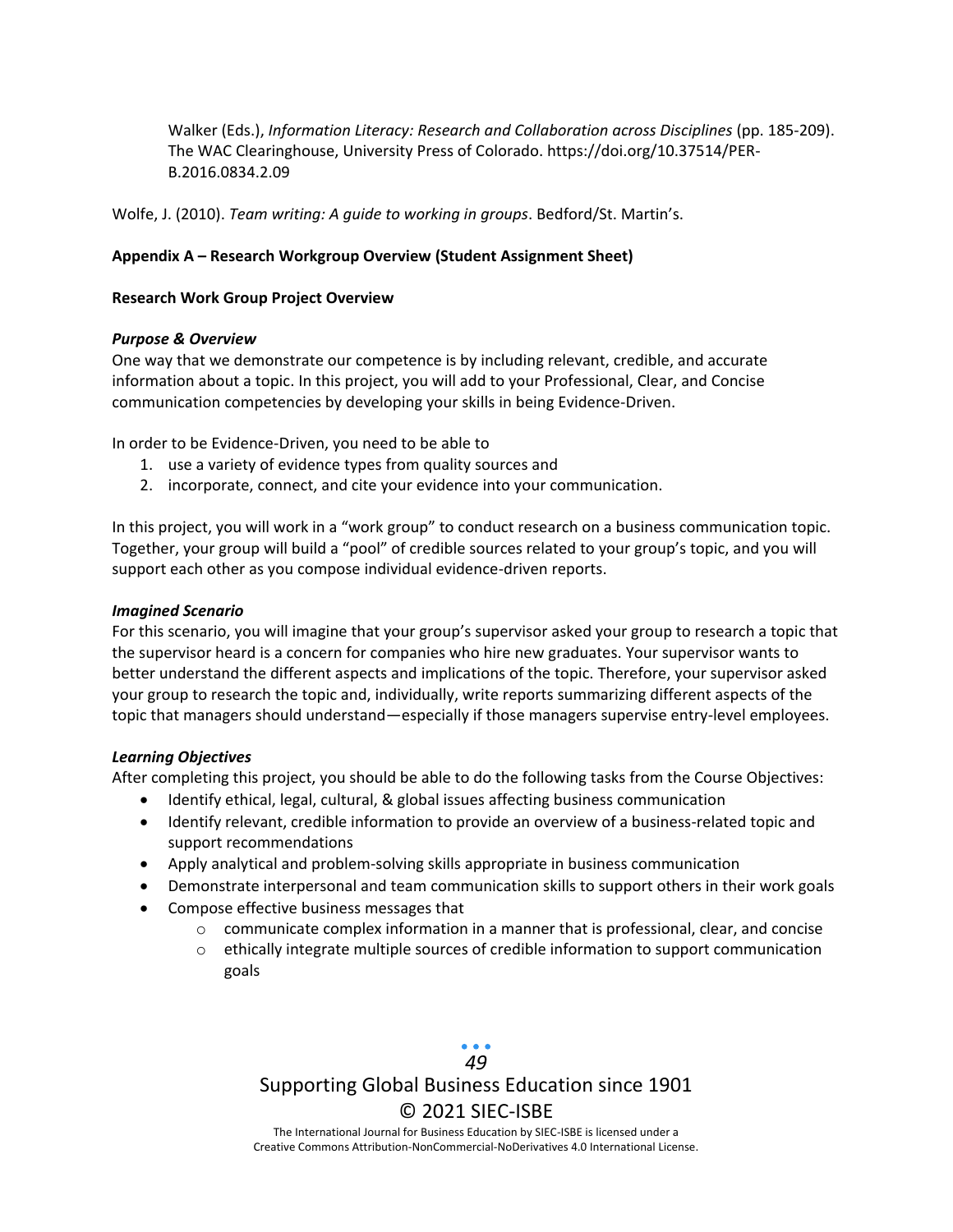#### *Related Work*

You will work in your "work group" through Units 5 and 6. Many of the weekly activities will support your group's research efforts.

Together, you will…

- create a "pool" or collection of credible sources related to your group's broad research topic.
- provide peer review and other feedback to your "work group" members.

Individually, you will…

- contribute to your group's Research Group Source Summaries collection.
- write an Executive Brief on a sub-topic of your group's broad research topic.
- complete a peer-evaluation survey about your Work Group members' contributions, interpersonal communication, and team communication.
- create a multimodal message to share key point from your research with a selected target audience.

#### **Appendix B – Survey Instrument**

#### **Basic Participant Information**

- 1. Please indicate your age range.
	- a. 18-24
	- b. 25-30
	- c. 31-35
	- d. 36-40
	- e. 41-45
	- f. 46-50
	- g. 51+
	- h. Prefer not to answer
- 2. Please indicate your identified gender.
	- a. Male
	- b. Female
	- c. Nonbinary Gender
	- d. Prefer not to answer
- 3. Please indicate whether you are previously or currently employed as a "full time" employee (traditionally 40 hrs/week).
	- a. Yes
	- b. No
	- c. Prefer not to answer

# *50*

# Supporting Global Business Education since 1901 © 2021 SIEC-ISBE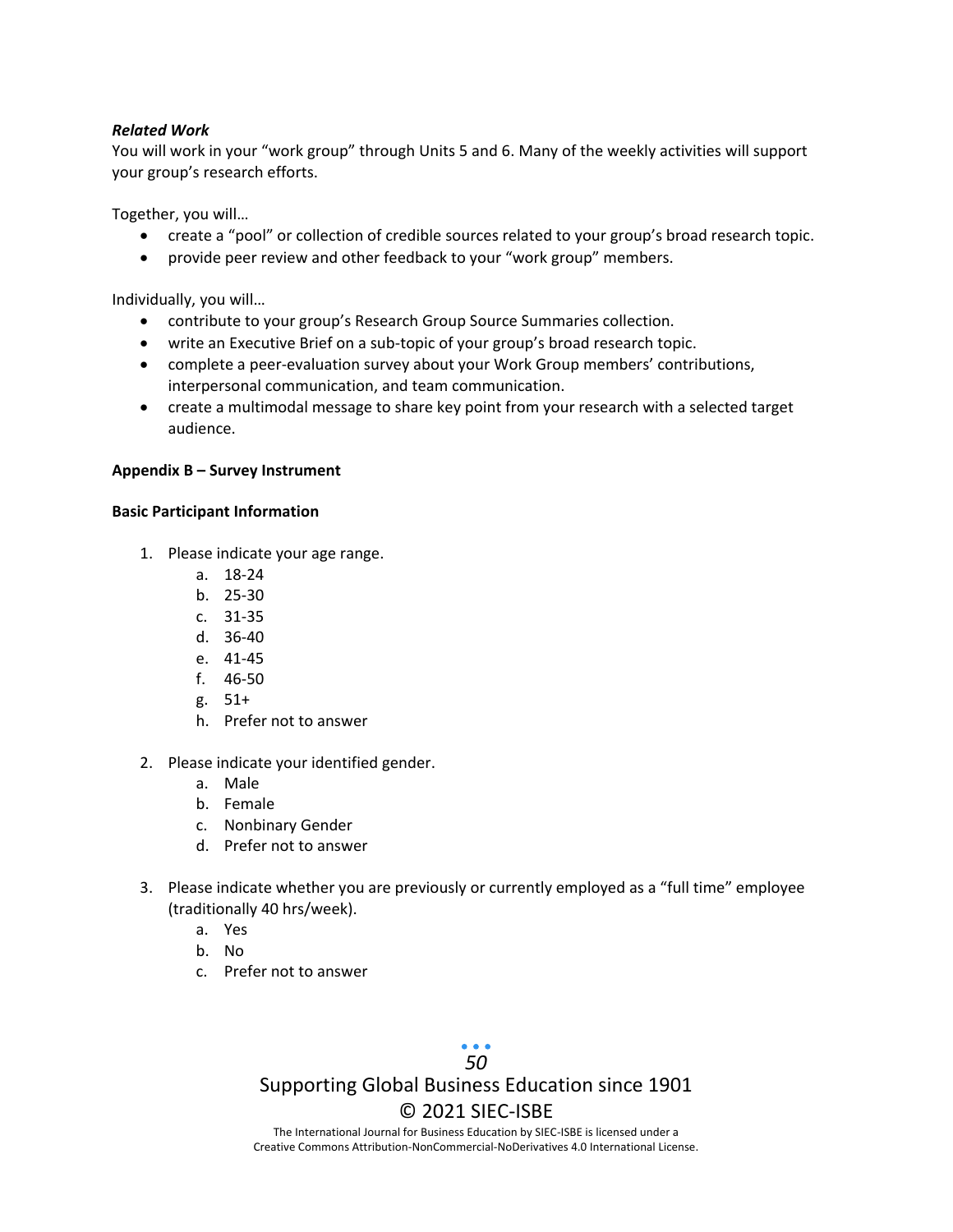#### **General Experience with and Preferences Regarding Group Projects**

Answer the following questions based on your experiences with and preferences toward group or team projects in other college or university courses that you have taken.

- 4. How many group projects have your completed in college or university courses?
	- a. 1-2
	- b. 3-4
	- c. 5-6
	- d. More than 6 projects
- 5. How many group projects have you completed in an online or predominantly online (hybrid) course?
	- a. 1-2
	- b. 3-4
	- c. 5-6
	- d. More than 6 projects
- 6. Which of the following are advantages of working on team projects in a course? Check all that apply.
	- a. Network with or meet other students
	- b. Learn new ideas or approaches from other students
	- c. Divide the workload
	- d. Strengthen or practice teamwork skills
	- e. Strengthen or practice interpersonal communication skills
- 7. Which of the following are disadvantages of working on team projects in a course? Check all that apply.
	- a. Different work habits among team members
	- b. Unfair distribution of the work
	- c. Communication issues
	- d. Personality conflicts
	- e. Ineffective leadership
	- f. Time or geographic constraints impeding teamwork
- 8. How do you prefer to be graded on group projects?
	- a. Individual grade(s)
	- b. Team grade(s) [all members receive the same grade]
	- c. Peer evaluation
	- d. Combination of instructor and peer evaluation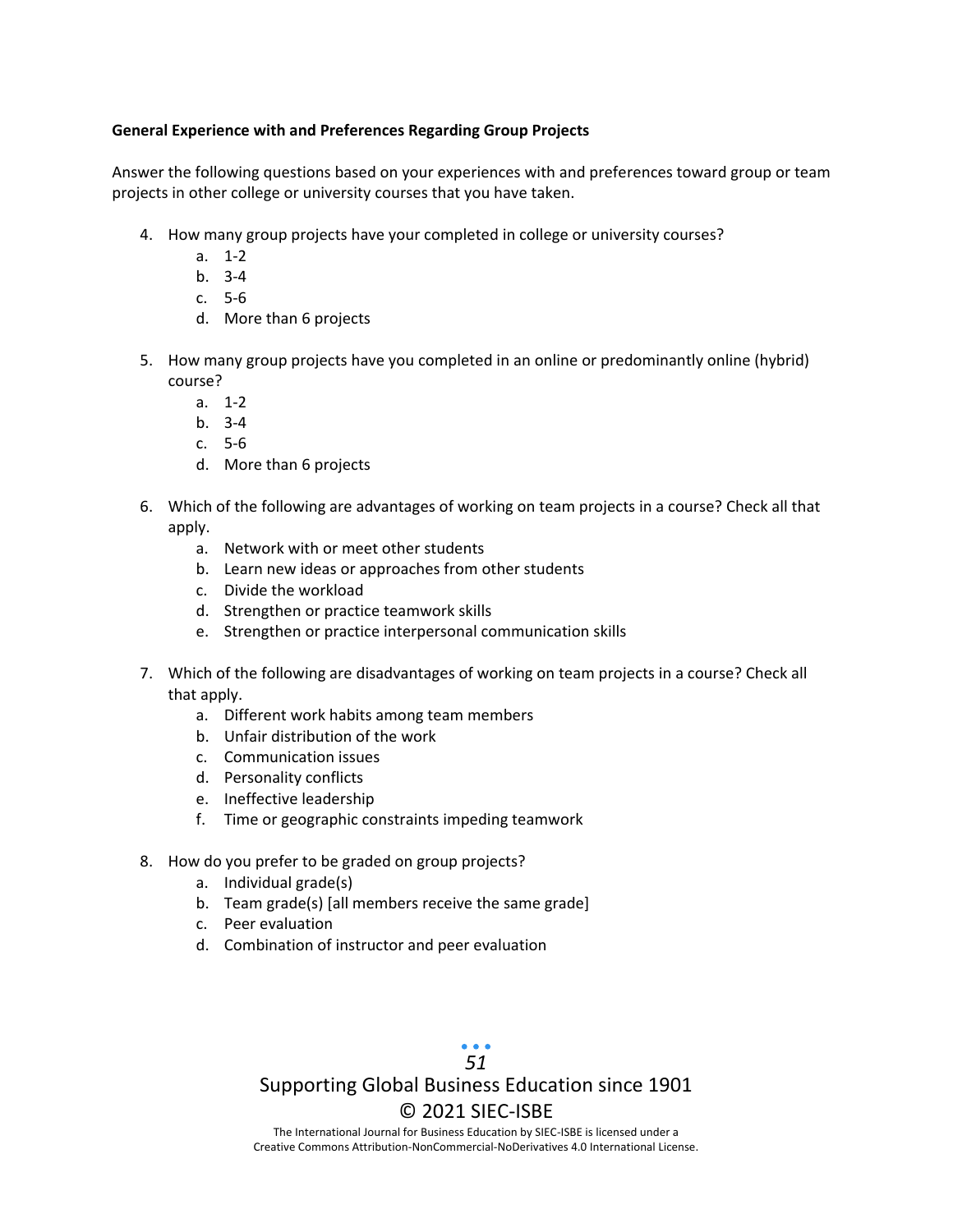#### **Research Workgroup Project**

Answer the following questions based on your experience in your research workgroup in BUAD 3335. As a reminder, in your research work-group, you worked on three main assignments:

- Collaboratively build a collection of sources about your group's broad topic (Source Summaries)
- Independently wrote a short formal report about a sub-topic within your group's broad topic (Executive Brief)
- Independently created a multimodal message providing recommendations based on your research (Communication Advice Message)

In your research workgroup, you also communicated with and supported your group members throughout the last three course units.

- 9. How would you compare the research work-group design (collaborative work but independent assignments) to other group projects you have completed in college or university courses?
	- a. Better than most other group projects
	- b. About the same as most other group projects
	- c. Worse than most other group projects
	- d. I have not completed other group projects
- 10. Which of the following interpersonal communication skills were you able to practice in your research work-group? [Check all that apply.]
	- a. Resolve conflict or miscommunication
	- b. Clarify understanding / ask questions
	- c. Communicate via written messages (email, text message, etc.)
	- d. Communicate via audio or audio-visual channels (telephone, Zoom, etc.)
	- e. Actively listen
	- f. Accommodate others' personalities or work styles
	- g. Emotional regulation and self-management
- 11. Which of the following teamwork skills did you improve through the research work group projects? [Check all that apply.]
	- a. Take initiative
	- b. Provide constructive feedback and support
	- c. Collaboratively complete tasks or solve problems
	- d. Coordinate work and reminders
	- e. Provide demonstrations or instructions to improve others' understanding
	- f. Provide relevant, effective contributions
	- g. Motivate and energize others to contribute